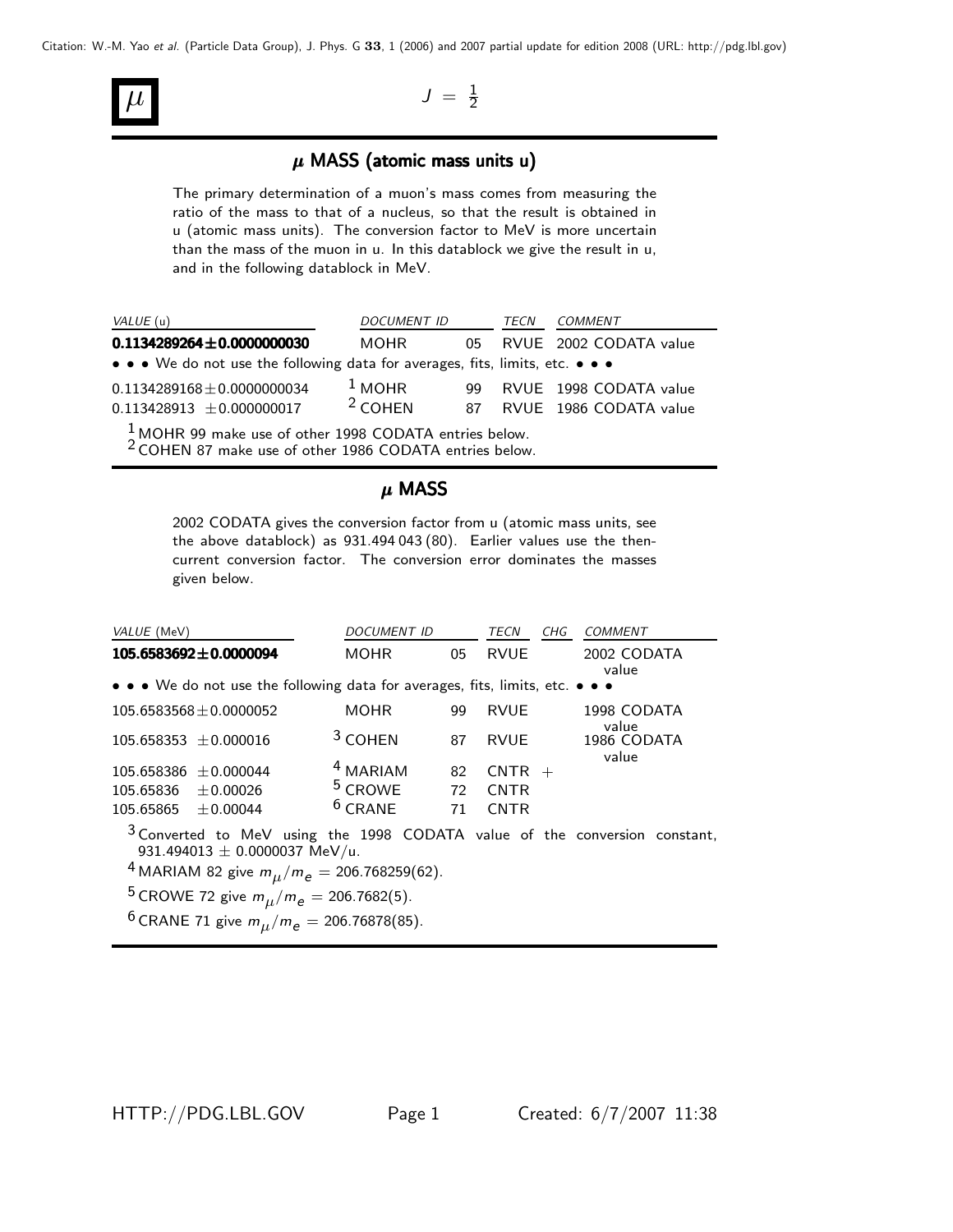#### $\mu$  MEAN LIFE  $\tau$

Measurements with an error >  $0.001 \times 10^{-6}$  s have been omitted.

| <b>DOCUMENT ID</b> |                                   | TECN     | CHG                                               |
|--------------------|-----------------------------------|----------|---------------------------------------------------|
|                    |                                   |          |                                                   |
| <b>BARDIN</b>      | 84                                |          |                                                   |
| <b>BARDIN</b>      | 84                                | $CNTR -$ |                                                   |
|                    |                                   |          |                                                   |
| BALANDIN           |                                   |          |                                                   |
| <b>DUCLOS</b>      | -73                               | $CNTR +$ |                                                   |
|                    | $2.19703 \pm 0.00004$ OUR AVERAGE |          | $CNTR +$<br>$GIOVANETTI 84 CNTR +$<br>74 CNTR $+$ |

# ${\tau}_{\mu^+}/{\tau}_{\mu^-}$  MEAN LIFE RATIO

A test of *CPT* invariance.

| <i>VALUE</i> |                                                                               | <i>DOCUMENT ID</i> |  | TECN    | <i>COMMENT</i>                    |  |  |  |  |
|--------------|-------------------------------------------------------------------------------|--------------------|--|---------|-----------------------------------|--|--|--|--|
|              | $1.000024 \pm 0.000078$                                                       | BARDIN             |  | 84 CNTR |                                   |  |  |  |  |
|              | • • • We do not use the following data for averages, fits, limits, etc. • • • |                    |  |         |                                   |  |  |  |  |
|              | $1.0008 \pm 0.0010$                                                           | <b>BAILEY</b>      |  |         | 79 CNTR Storage ring              |  |  |  |  |
| 1.000        | $\pm 0.001$                                                                   | <b>MFYFR</b>       |  |         | 63 CNTR Mean life $\mu^+ / \mu^-$ |  |  |  |  |

$$
(\tau_{\mu^+}~-~\tau_{\mu^-})~/~\tau_{\rm average}
$$

A test of *CPT* invariance. Calculated from the mean-life ratio, above.

# <u>WALUE DOCUMENT DOCUMENT IDENTIFIED ACCUMENT ON THE STATISTIC OUR EVALUATION</u>

# <sup>µ</sup>/*p* MAGNETIC MOMENT RATIO

This ratio is used to obtain a precise value of the muon mass and to reduce experimental muon Larmor frequency measurements to the muon magnetic moment anomaly. Measurements with an error  $> 0.00001$  have been omitted. By convention, the minus sign on this ratio is omitted. CODATA values were fitted using their selection of data, plus other data from multiparameter fits.

| VALUE                       |                                                                               | <b>DOCUMENT ID</b> |    | TECN        | CHG | COMMENT                       |
|-----------------------------|-------------------------------------------------------------------------------|--------------------|----|-------------|-----|-------------------------------|
| $3.183345118 + 0.000000089$ |                                                                               | <b>MOHR</b>        | 05 | <b>RVUE</b> |     | 2002 CODATA<br>value          |
|                             | • • • We do not use the following data for averages, fits, limits, etc. • • • |                    |    |             |     |                               |
| $3.18334513 \pm 0.00000039$ |                                                                               | LIU                | 99 | <b>CNTR</b> | $+$ | HFS in muonium                |
| $3.18334539 + 0.00000010$   |                                                                               | <b>MOHR</b>        | 99 | <b>RVUE</b> |     | 1998 CODATA                   |
| $3.18334547 + 0.00000047$   |                                                                               | <b>COHEN</b>       | 87 | <b>RVUF</b> |     | value<br>1986 CODATA<br>value |
| 3.1833441                   | ± 0.0000017                                                                   | KLEMPT             | 82 | $CNTR +$    |     | Precession strob              |
| 3.1833461                   | ± 0.0000011                                                                   | <b>MARIAM</b>      | 82 | <b>CNTR</b> |     | <b>HFS</b> splitting          |

HTTP://PDG.LBL.GOV Page 2 Created: 6/7/2007 11:38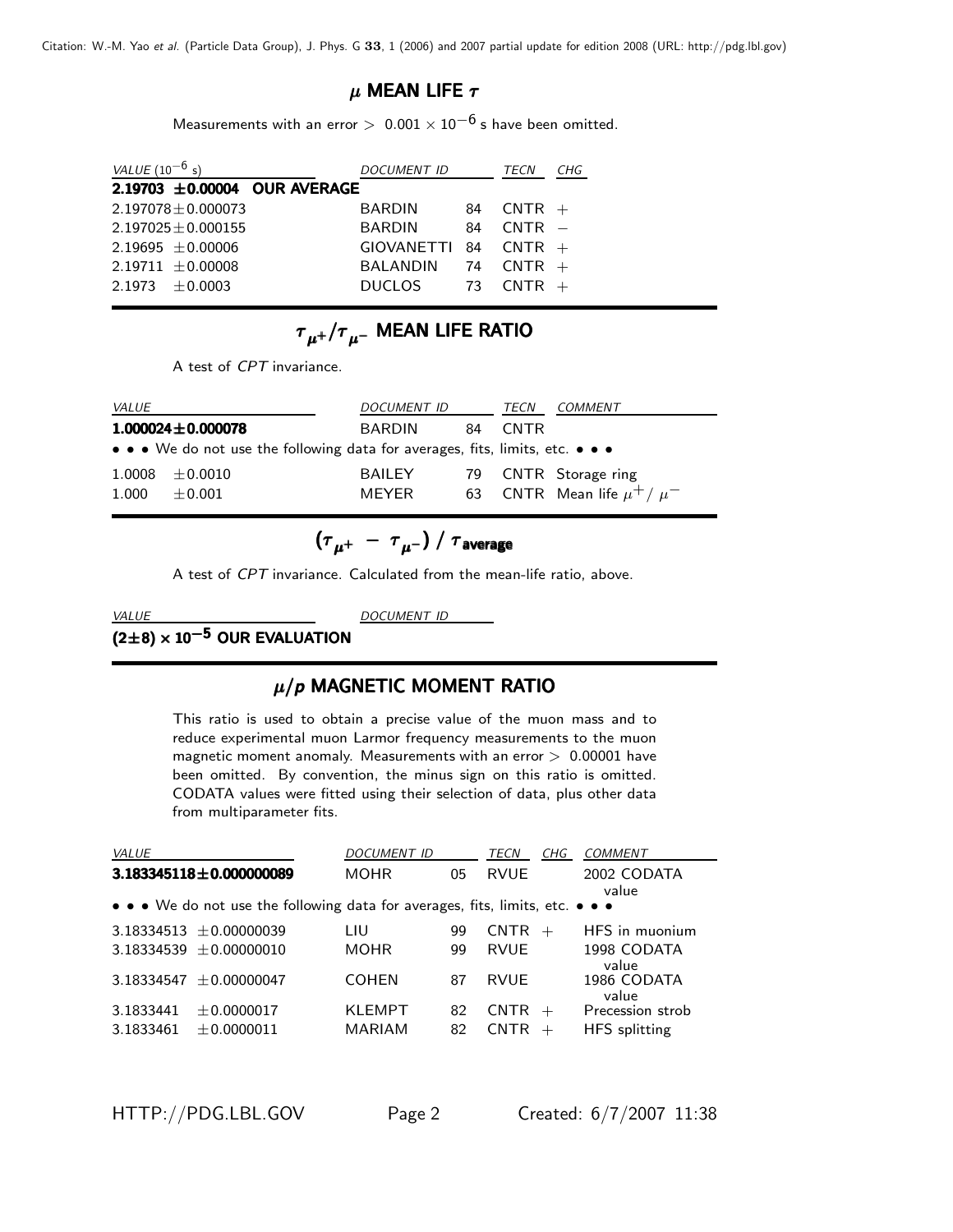| $3.1833448 \pm 0.0000029$ | CAMANI                | 78 CNTR + | See KLEMPT 82                         |
|---------------------------|-----------------------|-----------|---------------------------------------|
| $3.1833403 \pm 0.0000044$ | CASPERSON 77 CNTR $+$ |           | <b>HFS</b> splitting                  |
| $3.1833402 \pm 0.0000072$ | COHEN                 | 73 RVUF   | 1973 CODATA                           |
| $3.1833467 \pm 0.0000082$ | CROWE                 |           | value<br>72 $CNTR +$ Precession phase |

A REVIEW GOES HERE – Check our WWW List of Reviews

## $\mu$  MAGNETIC MOMENT ANOMALY

The parity-violating decay of muons in a storage ring is observed. The difference frequency  $\omega_{a}$  between the muon spin precision and the orbital *a* between the muon spin precision and the orbital<br>*m*,,*c*) $\langle B \rangle$  is measured, as is the free proton NMR angular frequency  $(e/m_\mu c)\langle B \rangle$  is measured, as is the free proton NMR<br>fractional is the determining the ratio  $B$  is the Citype the magnetic *B*<br>
frequency  $\omega_p$ , thus determining the ratio  $R = \omega_a/\omega_p$ . Given the magnetic<br>
moment ratio  $\lambda = u_a/u_a$  (from hyperfine structure in muonium).  $(\epsilon - 2)/2$ moment ratio <sup>λ</sup>=µµ/µ*p* (from hyperfine structure in muonium), (*g*−2)/2  $= R/(\lambda-R)$ .

# $\mu_{\mu}/(e\hbar/2m_{\mu})-1=(g_{\mu}-2)/2$

| VALUE (units $10^{-10}$ ) |                                                                               |            |               | <b>DOCUMENT ID</b>  |    | TECN        | <b>CHG</b>               | <b>COMMENT</b>              |  |  |
|---------------------------|-------------------------------------------------------------------------------|------------|---------------|---------------------|----|-------------|--------------------------|-----------------------------|--|--|
| 11659208.0 $\pm$          |                                                                               |            | $5.4 \pm 3.3$ | <b>BENNETT</b>      | 06 | MUG2        |                          | Average $\mu^+$ and $\mu^-$ |  |  |
|                           | • • • We do not use the following data for averages, fits, limits, etc. • • • |            |               |                     |    |             |                          |                             |  |  |
| 11659208                  | $^{+}$                                                                        | 6          |               | <b>BENNETT</b>      | 04 | MUG2        |                          | Average $\mu^+$ and $\mu^-$ |  |  |
| 11659214                  | $^{+}$                                                                        | 8          | $+3$          | <b>BENNETT</b>      | 04 | MUG2        | $\overline{\phantom{m}}$ | Storage ring                |  |  |
| 11659203                  | $^{+}$                                                                        | 6          | $+5$          | <b>BENNETT</b>      | 04 | MUG2        | $^{+}$                   | Storage ring                |  |  |
| 11659204                  | $^{+}$                                                                        | 7          | $+5$          | <b>BENNETT</b>      | 02 | MUG2        | $+$                      | Storage ring                |  |  |
| 11659202                  | $^{+}$                                                                        | 14         | $+6$          | <b>BROWN</b>        | 01 | MUG2        | $^{+}$                   | Storage ring                |  |  |
| 11659191                  | $^{+}$                                                                        | 59         |               | <b>BROWN</b>        | 00 | MUG2        | $+$                      |                             |  |  |
| 11659100                  | $+$                                                                           | 110        |               | <sup>7</sup> BAILEY | 79 | <b>CNTR</b> | $+$                      | Storage ring                |  |  |
| 11659360                  | $+$                                                                           | 120        |               | <sup>/</sup> BAILEY | 79 | <b>CNTR</b> |                          | Storage ring                |  |  |
| 11659230                  | $^{+}$                                                                        | 85         |               | <sup>/</sup> BAILEY | 79 | <b>CNTR</b> | $^{+}$                   | Storage ring                |  |  |
| 11620000                  |                                                                               | $\pm$ 5000 |               | <b>CHARPAK</b>      | 62 | <b>CNTR</b> | $^{+}$                   |                             |  |  |
|                           |                                                                               |            |               |                     |    |             |                          |                             |  |  |

 $^7$  BAILEY 79 values recalculated by HUGHES 99 using the COHEN 87  $\mu/p$  magnetic moment. The improved MOHR 99 value does not change the result.

$$
\left({\bf g}_{\mu^+} - {\bf g}_{\mu^-}\right)/\;{\bf g}_{\rm average}
$$

| A test of CPT invariance.                                                     |                    |  |         |  |  |  |  |  |
|-------------------------------------------------------------------------------|--------------------|--|---------|--|--|--|--|--|
| <i>VALUE</i> (units $10^{-8}$ )                                               | <b>DOCUMENT ID</b> |  | TECN    |  |  |  |  |  |
| $-0.11 \pm 0.12$                                                              | BENNETT 04 MUG2    |  |         |  |  |  |  |  |
| • • • We do not use the following data for averages, fits, limits, etc. • • • |                    |  |         |  |  |  |  |  |
| $-2.6 \pm 1.6$                                                                | BAILEY             |  | 79 CNTR |  |  |  |  |  |

#### $\mu$  ELECTRIC DIPOLE MOMENT

A nonzero value is forbidden by both *T* invariance and *P* invariance.

| VALUE $(10^{-19}$ ecm)                                                        | <i>DOCUMENT ID</i> |    | TECN                       | CHG | <i>COMMENT</i>            |
|-------------------------------------------------------------------------------|--------------------|----|----------------------------|-----|---------------------------|
| $3.7 + 3.4$                                                                   | $8$ BAILEY         |    | 78 $CNTR \pm$ Storage ring |     |                           |
| • • • We do not use the following data for averages, fits, limits, etc. • • • |                    |    |                            |     |                           |
| $8.6 \pm 4.5$                                                                 | <b>BAILEY</b>      | 78 | $\mathsf{CNTR}$ +          |     | Storage rings             |
| $0.8 + 4.3$                                                                   | <b>BAILEY</b>      |    |                            |     | 78 $CNTR -$ Storage rings |
|                                                                               |                    |    |                            |     |                           |
| HTTP://PDG.LBL.GOV                                                            | Page 3             |    |                            |     | Created: 6/7/2007 11:38   |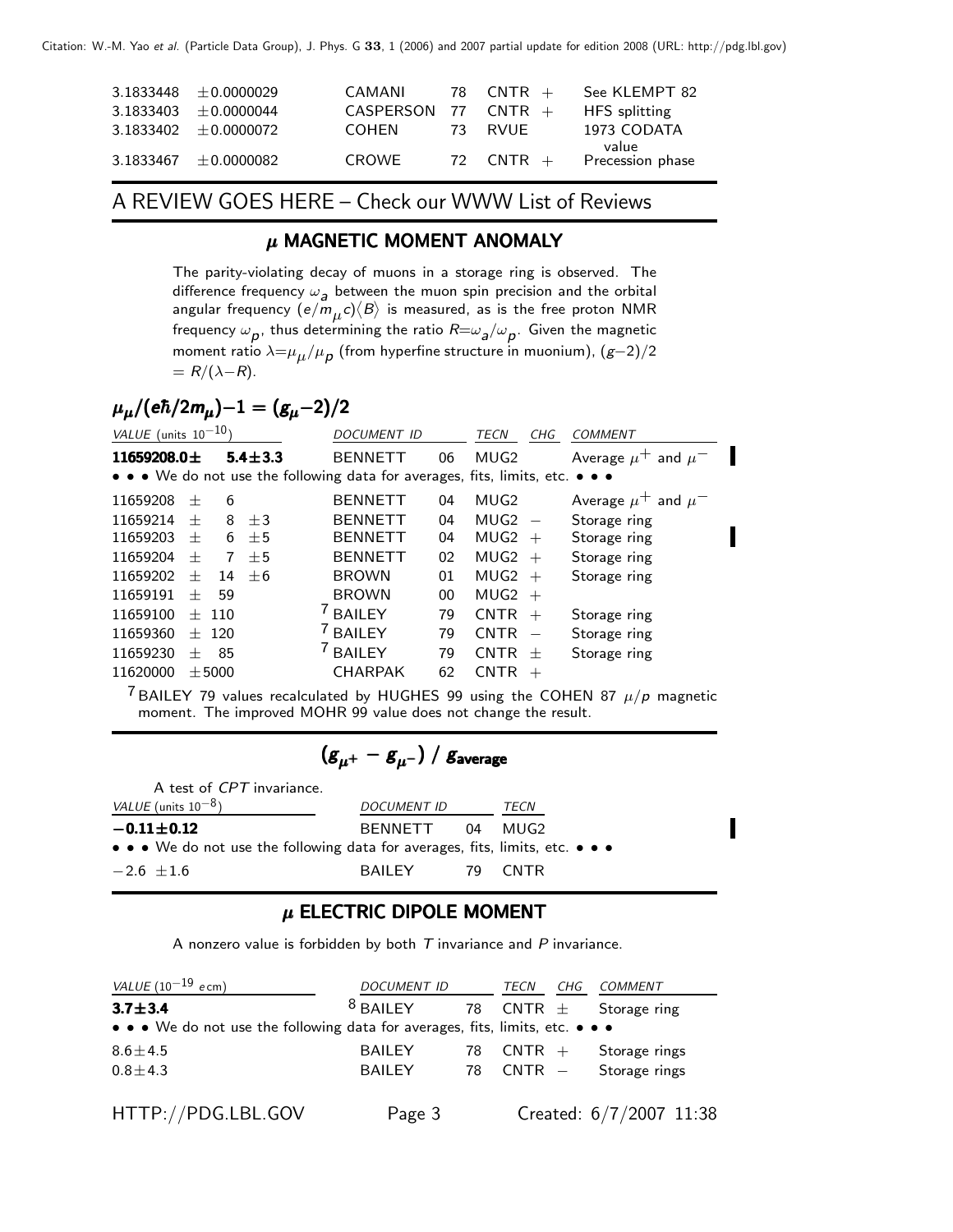$8$  This is the combination of the two BAILEY 78 results given below.

# MUON-ELECTRON CHARGE RATIO ANOMALY  $q_{\mu^+}/q_{e^-} + 1$

| <i>VALUE</i>                   | DOCUMENT ID |                 |          | CHG COMMENT               |  |
|--------------------------------|-------------|-----------------|----------|---------------------------|--|
| $(1.1 \pm 2.1) \times 10^{-9}$ | $9$ MEYER   | 00 <sup>1</sup> | $CNTR +$ | 1s–2s muonium<br>interval |  |

 $9$  MEYER 00 measure the 1s–2s muonium interval, and then interpret the result in terms of muon-electron charge ratio *<sup>q</sup>*µ+/*qe*<sup>−</sup>.

## $\mu^-$  DECAY MODES

 $\mu^+$  modes are charge conjugates of the modes below.

| Mode                                              | Fraction $(\Gamma_i/\Gamma)$         | Confidence level |
|---------------------------------------------------|--------------------------------------|------------------|
| $\Gamma_1$ $e^- \overline{\nu}_e \nu_\mu$         | $\approx 100\%$                      |                  |
| $\Gamma_2$ $e^{-}\overline{\nu}_e \nu_\mu \gamma$ | [a] $(1.4 \pm 0.4)$ %                |                  |
| $\Gamma_3$ $e^- \overline{\nu}_e \nu_\mu e^+ e^-$ | $[b]$ $(3.4 \pm 0.4) \times 10^{-5}$ |                  |
|                                                   |                                      |                  |

#### Lepton Family number (*LF*) violating modes

| $\Gamma_4$ $e^- \nu_e \overline{\nu}_\mu$ | $LF$ [c] < 1.2 %           | $90\%$ |
|-------------------------------------------|----------------------------|--------|
| $\Gamma_5$ $e^ \gamma$                    | LF $< 1.2 \times 10^{-11}$ | 90%    |
| $\Gamma_6$ $e^-e^+e^-$                    | LF $< 1.0 \times 10^{-12}$ | 90%    |
| $\Gamma_7$ $e^-2\gamma$                   | LF $< 7.2 \times 10^{-11}$ | 90%    |
|                                           |                            |        |

- [*a*] This only includes events with the  $\gamma$  energy  $> 10$  MeV. Since the  $e^- \overline{\nu}_e \nu_\mu$ and *e<sup>−</sup>*  $\overline{\nu}_e$  *ν<sub>μ</sub> γ* modes cannot be clearly separated, we regard the latter mode as a subset of the former.
- [b] See the Particle Listings below for the energy limits used in this measurement.
- [*c*] A test of additive vs. multiplicative lepton family number conservation.

#### $\mu^-$  BRANCHING RATIOS

| $\Gamma\big(\pmb{e}^-\overline{\pmb{\nu}}_{\pmb{e}}\,\nu_{\pmb{\mu}}\,\gamma\big)/\Gamma_{\pmb{\text{total}}}$ |             |                                           |             | $\Gamma_2/\Gamma$                       |
|----------------------------------------------------------------------------------------------------------------|-------------|-------------------------------------------|-------------|-----------------------------------------|
| <i>VALUE</i>                                                                                                   | <b>EVTS</b> | DOCUMENT ID                               | TECN        | <i>COMMENT</i>                          |
| $0.014 \pm 0.004$                                                                                              |             | CRITTENDEN 61 CNTR $\gamma$ KE $>$ 10 MeV |             |                                         |
| • • • We do not use the following data for averages, fits, limits, etc. • • •                                  |             |                                           |             |                                         |
|                                                                                                                | 862         |                                           |             | BOGART 67 CNTR $\gamma$ KE $>$ 14.5 MeV |
| $0.0033 \pm 0.0013$                                                                                            |             | CRITTENDEN 61 CNTR $\gamma$ KE $>$ 20 MeV |             |                                         |
|                                                                                                                | 27          | ASHKIN<br>59                              | <b>CNTR</b> |                                         |

HTTP://PDG.LBL.GOV Page 4 Created: 6/7/2007 11:38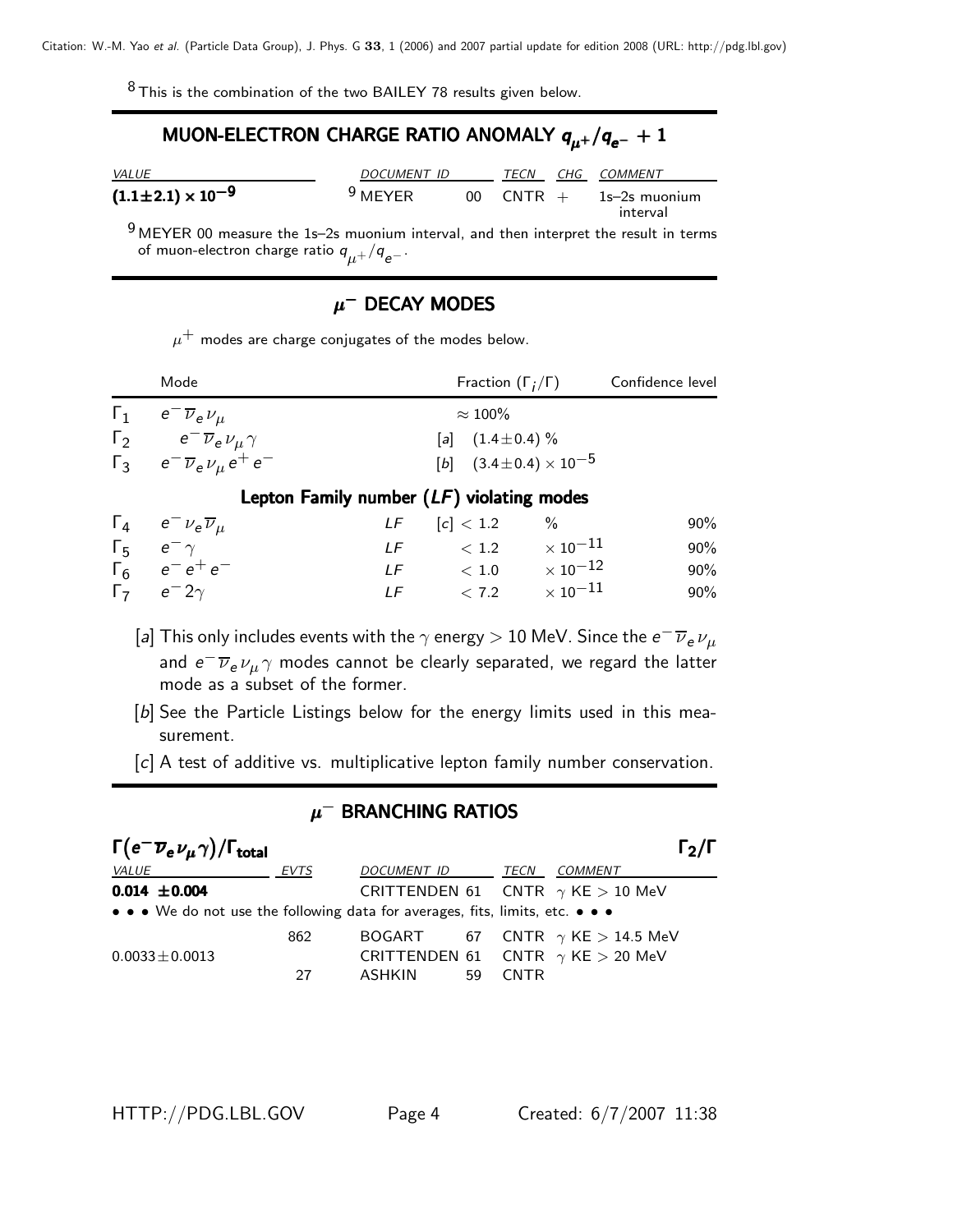| $\Gamma(e^{-}\overline{\nu}_{e}\nu_{\mu}e^{+}e^{-})/\Gamma_{\text{total}}$    |              |                                                           |             |     | $\Gamma_3/\Gamma$ |
|-------------------------------------------------------------------------------|--------------|-----------------------------------------------------------|-------------|-----|-------------------|
| VALUE (units $10^{-5}$ )                                                      | <b>EVTS</b>  | DOCUMENT ID                                               | <b>TECN</b> | CHG | <i>COMMENT</i>    |
| $3.4 \pm 0.2 \pm 0.3$                                                         | 7443         | $10$ BERTL 85 SPEC + SINDRUM                              |             |     |                   |
| • • • We do not use the following data for averages, fits, limits, etc. • • • |              |                                                           |             |     |                   |
| $2.2 \pm 1.5$                                                                 |              | <sup>11</sup> CRITTENDEN 61 HLBC + $E(e^+e^-)$ >10<br>MeV |             |     |                   |
| $\mathcal{P}$                                                                 |              | $12$ GUREVICH 60                                          | $EMUL +$    |     |                   |
| $1.5 \pm 1.0$<br>10                                                           | $\mathbf{R}$ | $13$ I FE<br>59                                           | $HBC +$     |     |                   |

 $^{10}$  BERTL 85 has transverse momentum cut  $p_T$   $\;>$  17 MeV/ $c$ . Systematic error was increased by us.

<sup>11</sup> CRITTENDEN 61 count only those decays where total energy of either (*e*+, *e*−) combination is >10 MeV.

12 GUREVICH 60 interpret their event as either virtual or real photon conversion.  $e^+$  and  $e^-$  energies not measured. *e*<sup>−</sup> energies not measured.<br>In the three LEE EQ events

13 In the three LEE 59 events, the sum of energies  $E(e^+) + E(e^-) + E(e^+)$  was 51 MeV,<br>55 MeV, and 33 MeV 55 MeV, and 33 MeV.

**Γ(e<sup>−</sup>νe∇µ)/Γtotal**<br>Forbidden by the additive conservation law for lepton family number. A multiplicative Forbidden by the additive conservation law for lepton family number. A multiplicative law predicts this branching ratio to be 1/2. For a review see NEMETHY 81.

| <b>VALUE</b> |                                                                               | $CL\%$ | <b>DOCUMENT ID</b>     |    | TECN         | CHG | COMMENT                                                         |
|--------------|-------------------------------------------------------------------------------|--------|------------------------|----|--------------|-----|-----------------------------------------------------------------|
|              | < 0.012                                                                       | 90     | <sup>14</sup> FREEDMAN | 93 | $CNTR +$     |     | $\nu$ oscillation<br>search                                     |
|              | • • • We do not use the following data for averages, fits, limits, etc. • • • |        |                        |    |              |     |                                                                 |
|              | $<$ 0.018                                                                     | 90     | <b>KRAKAUER</b>        |    | 91B CALO $+$ |     |                                                                 |
| $\lt$        | 0.05                                                                          | 90     | $^{15}$ BERGSMA        | 83 | CALO         |     | $\overline{\nu}_{\mu} e \rightarrow \mu^{-} \overline{\nu}_{e}$ |
| $\lt$        | 0.09                                                                          | 90     | <b>JONKER</b>          | 80 | CALO         |     | See                                                             |
|              |                                                                               |        |                        |    |              |     | BERGSMA 83                                                      |
|              | $-0.001 \pm 0.061$                                                            |        | <b>WILLIS</b>          | 80 | $CNTR +$     |     |                                                                 |
|              | $0.13 \pm 0.15$                                                               |        | BLIETSCHAU 78          |    | HLBC $\pm$   |     | Avg. of 4 values                                                |
|              | 0.25                                                                          | 90     | <b>EICHTEN</b>         | 73 | $H L B C +$  |     |                                                                 |

<sup>14</sup> FREEDMAN 93 limit on  $\overline{\nu}_e$  observation is here interpreted as a limit on lepton family <sup>14</sup> FREEDMAN 93 limit on  $\overline{\nu}_e$  observation is here interpreted as a limit on lepton family number violation.<br><sup>15</sup> BERGSMA 83 gives a limit on the inverse muon decay cross-section ratio σ( $\overline{\nu}_\mu e^-\rightarrow$ 

*μ*− *⊽<sub>e</sub>*)/σ(*ν*<sub>μ</sub> e− → μ− *ν<sub>e</sub>*), which is essentially equivalent to Γ(e− *ν<sub>e</sub> ν<sub>e</sub>*)/Γ<sub>total</sub> for<br>small values like that quoted. small values like that quoted.

Γ(e<sup>−</sup>γ)/Γ<sub>total</sub><br>Forbidden by lepton family number conservation.<br>Forbidden by lepton family number conservation. Γ(e<sup>-</sup>γ)/Γ<sub>total</sub> Γ<sub>5</sub>/Γ<br>Forbidden by lepton family number conservation.  $\Gamma_{\rm total}$  Γ<sub>5</sub>/Γ

| VALUE (units $10^{-11}$ )                                                     | $CL\%$ | <b>DOCUMENT ID</b> |    | TECN        | CHG | COMMENT       |
|-------------------------------------------------------------------------------|--------|--------------------|----|-------------|-----|---------------|
| < 1.2                                                                         | 90     | <b>BROOKS</b>      | 99 | $SPEC +$    |     | LAMPF         |
| • • • We do not use the following data for averages, fits, limits, etc. • • • |        |                    |    |             |     |               |
| $\langle$ 1.2                                                                 | 90     | AHMED              | 02 | $SPEC +$    |     | MEGA          |
| < 4.9                                                                         | 90     | <b>BOLTON</b>      | 88 | $CBOX +$    |     | LAMPF         |
| $<$ 100                                                                       | 90     | <b>AZUELOS</b>     | 83 | $CNTR +$    |     | <b>TRIUMF</b> |
| < 17                                                                          | 90     | <b>KINNISON</b>    | 82 | $SPEC +$    |     | <b>LAMPF</b>  |
| $<$ 100                                                                       | 90     | <b>SCHAAF</b>      | 80 | <b>ELEC</b> |     | <b>SIN</b>    |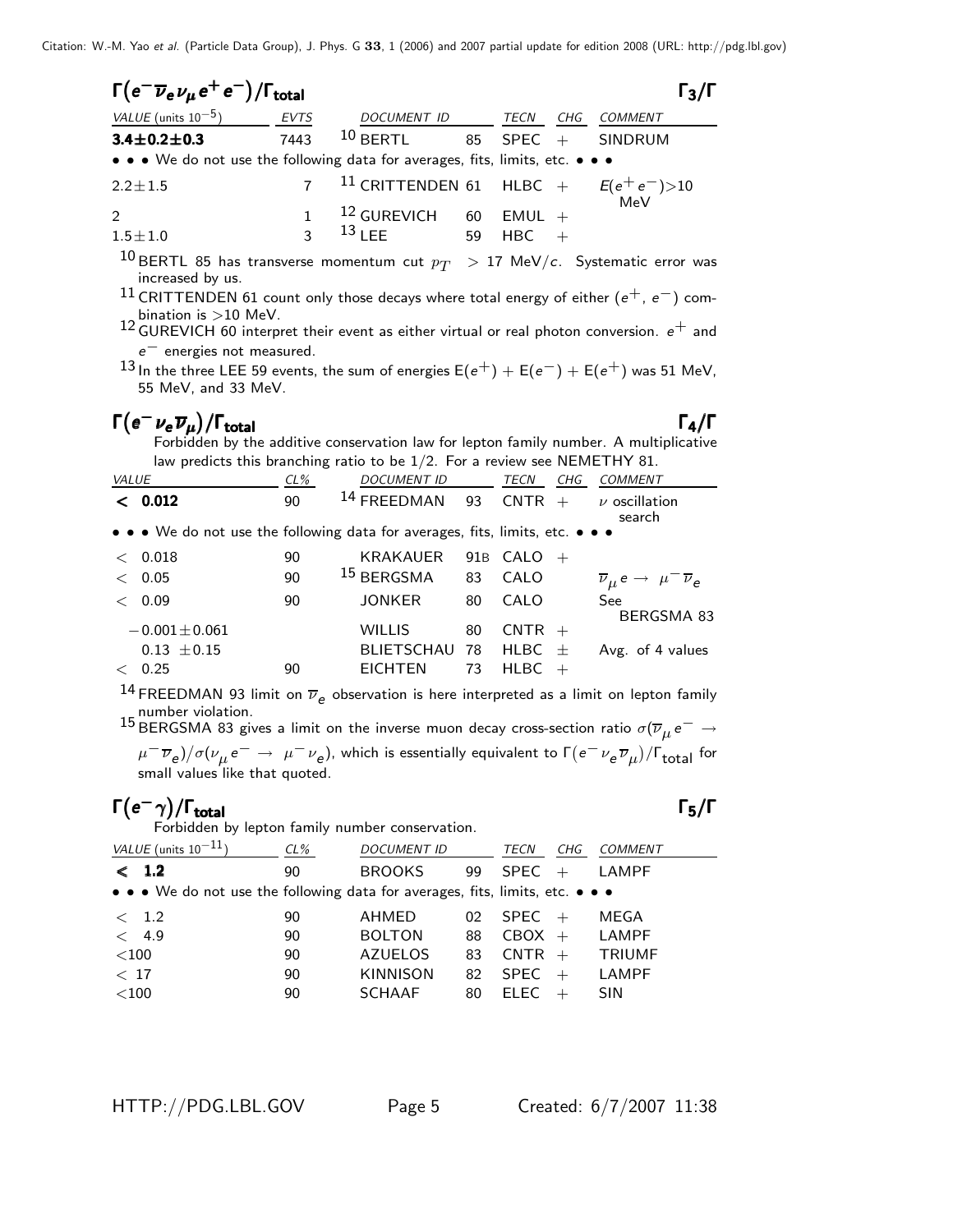| $\Gamma(e^- \, e^+ \, e^-)/\Gamma_{\rm total}$  | $\Gamma_6/\Gamma$ |
|-------------------------------------------------|-------------------|
| Forbidden by lepton family number conservation. |                   |

| VALUE (units $10^{-12}$ )                                                                                             | $CL\%$ | <b>DOCUMENT ID</b> |    | TECN<br>CHG        | <b>COMMENT</b> |
|-----------------------------------------------------------------------------------------------------------------------|--------|--------------------|----|--------------------|----------------|
| < 1.0                                                                                                                 | 90     | $16$ BELLGARDT     | 88 | SPEC<br>$+$        | SINDRUM        |
| $\bullet \bullet \bullet$ We do not use the following data for averages, fits, limits, etc. $\bullet \bullet \bullet$ |        |                    |    |                    |                |
| < 36                                                                                                                  | 90     | <b>BARANOV</b>     | 91 | <b>SPEC</b><br>$+$ | <b>ARES</b>    |
| < 35                                                                                                                  | 90     | <b>BOLTON</b>      | 88 | $CBOX +$           | LAMPF          |
| < 2.4                                                                                                                 | 90     | $16$ BERTL         | 85 | <b>SPEC</b><br>$+$ | <b>SINDRUM</b> |
| $<$ 160                                                                                                               | 90     | $16$ BERTL         | 84 | <b>SPEC</b><br>$+$ | <b>SINDRUM</b> |
| $<$ 130                                                                                                               | 90     | $16$ BOLTON        | 84 | `N⊤R               | LAMPF          |

 $16$  These experiments assume a constant matrix element.

#### Γ(e<sup>−</sup>2γ)/Γ<sub>total</sub><br>Forbidden by lepton family number conservation.<br>Forbidden by lepton family number conservation.  $\Gamma$ <sub>total</sub> Γ<sub>7</sub>/Γ Forbidden by lepton family number conservation.

| VALUE (units $10^{-11}$ )                                                     | $CL\%$ | <b>DOCUMENT ID</b>    |    | CHG<br>TECN | <i>COMMENT</i>      |
|-------------------------------------------------------------------------------|--------|-----------------------|----|-------------|---------------------|
| 7.2<br>$\langle$                                                              | 90     | <b>BOLTON</b>         | 88 | $CBOX +$    | LAMPF               |
| • • • We do not use the following data for averages, fits, limits, etc. • • • |        |                       |    |             |                     |
| < 840                                                                         | 90     | <sup>17</sup> AZUELOS |    | 83 $CNTR +$ | <b>TRIUMF</b>       |
| $<$ 5000                                                                      | 90     | $18$ BOWMAN 78 CNTR   |    |             | <b>DEPOMMIER 77</b> |
| 17.7                                                                          |        |                       |    |             | data                |

<sup>17</sup> AZUELOS 83 uses the phase space distribution of BOWMAN 78.

 $^{18}$  BOWMAN 78 assumes an interaction Lagrangian local on the scale of the inverse  $\mu$ mass.

#### LIMIT ON  $\mu^-$  → *e*<sup>−</sup> CONVERSION

Forbidden by lepton family number conservation.

process enhanced by coherence and expected to dominate.

*σ*(μ<sup>− 32</sup>S → e<sup>− 32</sup>S) / σ(μ<sup>− 32</sup>S → ν<sub>μ</sub><sup>32</sup>P\*) *VALUE CL% DOCUMENT ID TECN COMMENT* **<7 × 10<sup>−11</sup>** 90 BADERT... 80 STRC SIN • • • We do not use the following data for averages, fits, limits, etc. • • •  $\langle 4 \times 10^{-10}$  90 BADERT... 77 STRC SIN  $\sigma(\mu^- \text{Cu} \rightarrow e^- \text{Cu}) / \sigma(\mu^- \text{Cu} \rightarrow \text{capture})$ <u>*CL%*</u> *DOCUMENT* ID ••• We do not use the following data for averages, fits, limits, etc. •••  $\langle 1.6 \times 10^{-8}$  90 BRYMAN 72 SPEC  $\sigma(\mu^- \text{Ti} \rightarrow e^- \text{Ti}) / \sigma(\mu^- \text{Ti} \rightarrow \text{capture})$ <u>VALUE</u>  $\frac{CL\%}{DOCUMENT ID}$ *CL%* DOCUMENT ID TECN COMMENT<br> **C4.3 x 10<sup>-12</sup>** 90 <sup>19</sup> DOHMEN 93 SPEC SINDRUN SPEC SINDRUM II • • • We do not use the following data for averages, fits, limits, etc. • • •  $<$ 4.6 × 10 $^{-12}$  90 AHMAD 88 TPC TRIUMF<br> $<$ 1.6 × 10 $^{-11}$  90 BRYMAN 85 TPC TRIUMF  $<$ 1.6  $\times$  10 $^{-11}$ <sup>19</sup> DOHMEN 93 assumes <sup>µ</sup><sup>−</sup> <sup>→</sup> *e*<sup>−</sup> conversion leaves the nucleus in its ground state, a

HTTP://PDG.LBL.GOV Page 6 Created: 6/7/2007 11:38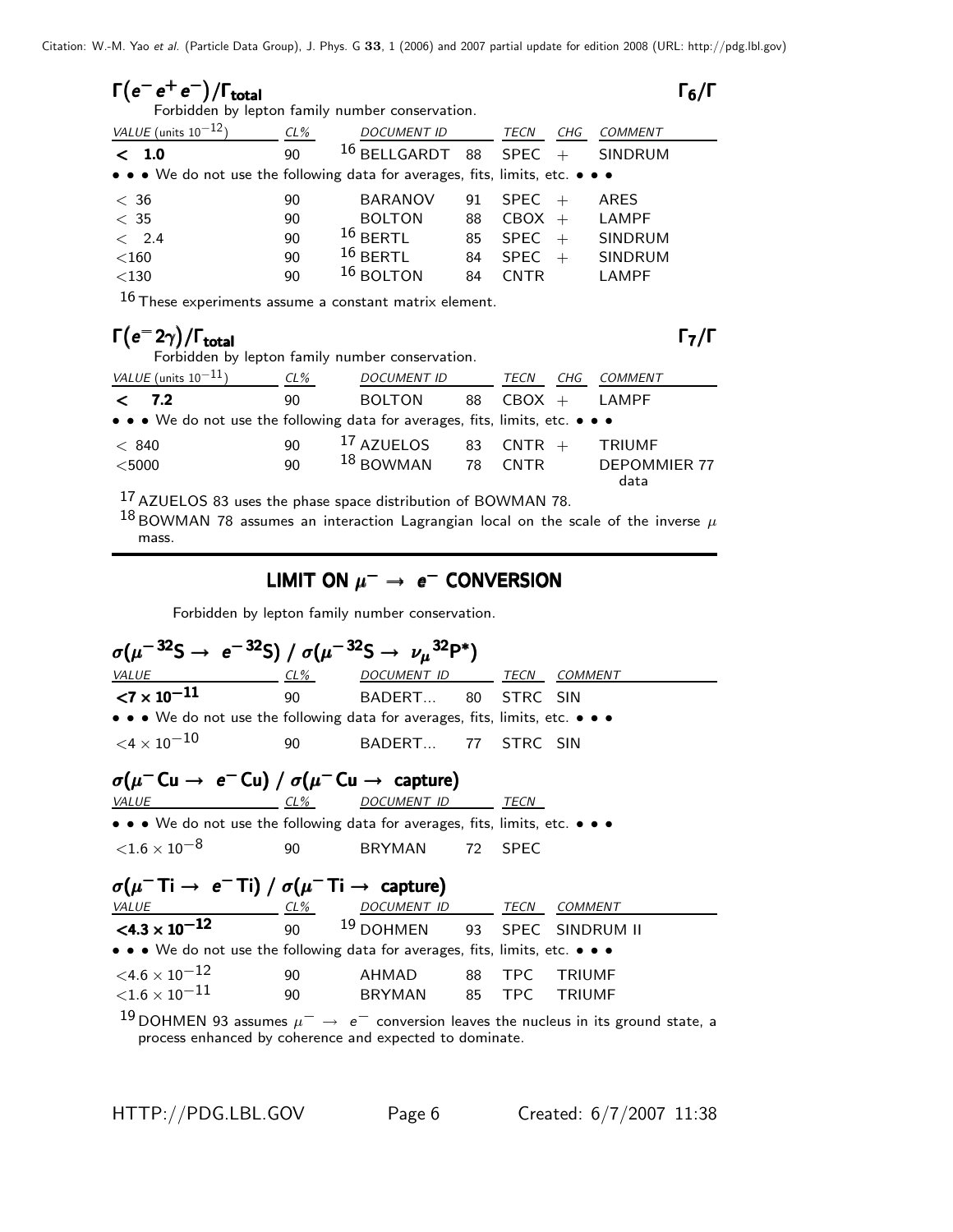| $\sigma(\mu^-{\sf Pb} \to e^-{\sf Pb}) / \sigma(\mu^-{\sf Pb} \to {\sf capture})$                                     |            |                  |    |             |        |                    |  |  |  |
|-----------------------------------------------------------------------------------------------------------------------|------------|------------------|----|-------------|--------|--------------------|--|--|--|
| <i>VALUE</i>                                                                                                          | $CL\%$     | DOCUMENT ID TECN |    |             |        | <i>COMMENT</i>     |  |  |  |
| $\leq 4.6 \times 10^{-11}$                                                                                            | 90         | HONECKER         |    |             |        | 96 SPEC SINDRUM II |  |  |  |
| $\bullet \bullet \bullet$ We do not use the following data for averages, fits, limits, etc. $\bullet \bullet \bullet$ |            |                  |    |             |        |                    |  |  |  |
| $<$ 4.9 $\times$ 10 $^{-10}$                                                                                          | 90         | AHMAD            |    | 88 TPC      |        | TRIUMF             |  |  |  |
| $\sigma(\mu^- A u \rightarrow e^- A u) / \sigma(\mu^- A u \rightarrow$ capture)                                       |            |                  |    |             |        |                    |  |  |  |
| <b>VALUE</b>                                                                                                          | <u>CL%</u> | DOCUMENT ID      |    | TECN        | CHG    | COMMENT            |  |  |  |
| ${<}7 \times 10^{-13}$                                                                                                | 90         | BERTL            | 06 | <b>SPFC</b> | $\sim$ | SINDRUM II         |  |  |  |

# LIMIT ON  $\mu^-$  →  $e^+$  CONVERSION

Forbidden by total lepton number conservation.

 $\sigma(\mu^{-32}S \to e^{+32}Si^*) / \sigma(\mu^{-32}S \to \nu_\mu^{32}P^*)$ <u>VALUE CON</u> VALUE COMMENT ID TECN COMMENT COMMENT COMMENT COMMENT COMMENT COMMENT COMMENT COMMENT COMMENT COMMENT COMMENT COMMENT COMMENT COMMENT COMMENT COMMENT COMMENT COMMENT COMMENT COMMENT COMMENT COMMENT COMMENT COM • • • We do not use the following data for averages, fits, limits, etc. • • •  $\langle 1.5 \times 10^{-9}$  90 BADERT... 78 STRC SIN  $\sigma(\mu^{-127} \rightarrow e^{+127} Sb^*) / \sigma(\mu^{-127} \rightarrow$  anything)<br>
<u>VALUE</u>  $\frac{CL\%}{DOCUMENT}$  D<sub>D</sub> TECN COMMENT **VALUE COMMENT COMMENT ID TECH** COMMENT COMMENT VALUE COMMENT VALUE OF COMMENT PRAdiochemical tech. <sup>20</sup> ABELA 80 is upper limit for  $\mu^- e^+$  conversion leading to particle-stable states of <sup>127</sup>Sb. Limit for total conversion rate is higher by a factor less than 4 (G. Backenstoss, private communication).  $\sigma(\mu^- \text{Cu} \rightarrow e^+ \text{Co}) / \sigma(\mu^- \text{Cu} \rightarrow \nu_\mu \text{Ni})$ <u>VALUE</u>  $\frac{CL\%}{DOCUMENT ID}$ ••• We do not use the following data for averages, fits, limits, etc. •••  $\langle 2.6 \times 10^{-8}$  90 BRYMAN 72 SPEC<br> $\langle 2.2 \times 10^{-7}$  90 CONFORTO 62 OSPK  $<$ 2.2  $\times$  10<sup>-7</sup> **σ(μ<sup>−</sup> Ti → e<sup>+</sup> Ca) / σ(μ<sup>−</sup> Ti → capture)**<br>
<u>VALUE CL% EVTS</u> DOCUMENT ID <u>VALUE COMMENT COMMENT IN THE COMMENT COMMENT COMMENT COMMENT COMMENT COMMENT COMMENT COMMENT COMMENT COMMENT COMMENT COMMENT COMMENT COMMENT COMMENT COMMENT COMMENT COMMENT COMMENT COMMENT COMMENT COMMENT COMMENT COMMENT</u> • • • We do not use the following data for averages, fits, limits, etc. • • •  $\langle 1.7 \times 10^{-12}$  90 1 <sup>22,23</sup> KAULARD 98 SPEC − SINDRUM II<br> $\langle 4.3 \times 10^{-12}$  90 <sup>23</sup> DOHMEN 93 SPEC SINDRUM II  $<$ 4.3 × 10 $^{-12}$  90  $^{-23}$  DOHMEN 93 SPEC<br>  $<$ 8.9 × 10 $^{-11}$  90  $^{-21}$  DOHMEN 93 SPEC  $<$ 8.9  $\times$  10 $^{-11}$  90  $^{-21}$  DOHMEN 93 SPEC SINDRUM II<br> $<$ 1.7  $\times$  10 $^{-10}$  90  $^{-24}$  AHMAD 88 TPC TRIUMF  ${<}1.7\times10^{-10}$  $21$  This limit assumes a giant resonance excitation of the daughter Ca nucleus (mean energy and width both 20 MeV).

<sup>22</sup> KAULARD 98 obtained these same limits using the unified classical analysis of FELD-MAN 98.

23 This limit assumes the daughter Ca nucleus is left in the ground state. However, the probability of this is unknown.

24 Assuming a giant-resonance-excitation model.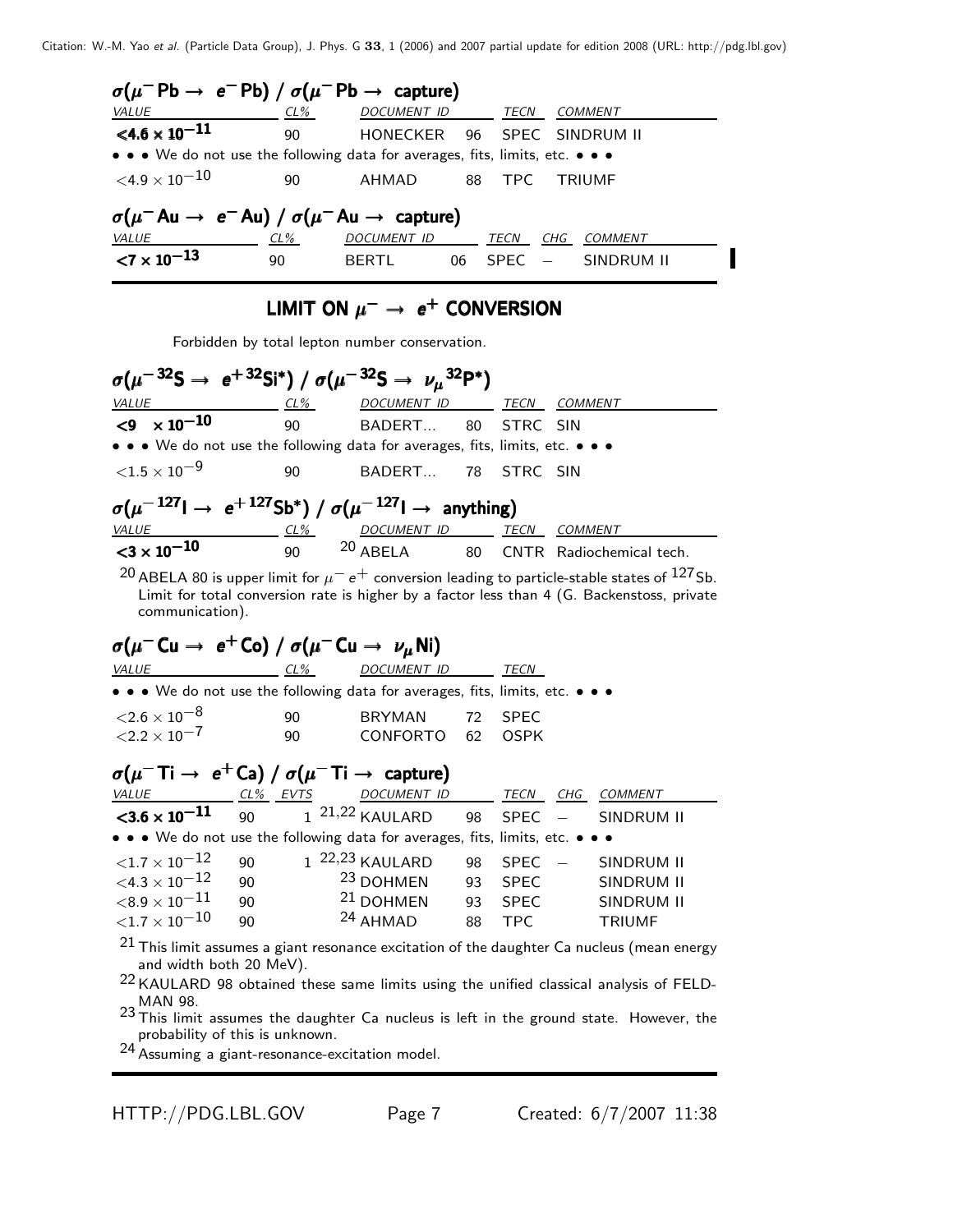#### LIMIT ON MUONIUM  $\rightarrow$  ANTIMUONIUM CONVERSION

Forbidden by lepton family number conservation.

$$
R_{\mathbf{g}} = G_C / G_F
$$

The effective Lagrangian for the  $\mu^+ \, e^- \rightarrow \ \mu^- \, e^+$  conversion is assumed to be

$$
\mathcal{L} = 2^{-1/2} G_C \left[ \overline{\psi}_{\mu} \gamma_{\lambda} (1 - \gamma_5) \psi_{e} \right] \left[ \overline{\psi}_{\mu} \gamma_{\lambda} (1 - \gamma_5) \psi_{e} \right] + \text{h.c.}
$$

The experimental result is then an upper limit on  $G_C/G_F$ , where  $G_F$  is the Fermi coupling constant.

| <b>VALUE</b> |    | CL% EVTS | <b>DOCUMENT ID</b>                                                            |                 | TECN<br>CHG        | <b>COMMENT</b>      |
|--------------|----|----------|-------------------------------------------------------------------------------|-----------------|--------------------|---------------------|
| < 0.0030     | 90 | 1        | <sup>25</sup> WILLMANN                                                        | 99              | <b>SPEC</b><br>$+$ | $\mu^+$ at 26 GeV/c |
|              |    |          | • • • We do not use the following data for averages, fits, limits, etc. • • • |                 |                    |                     |
| < 0.14       | 90 | 1        | <sup>26</sup> GORDEEV                                                         | 97              | <b>SPEC</b><br>$+$ | JINR phasotron      |
| < 0.018      | 90 | 0        | <sup>27</sup> ABELA                                                           | 96              | <b>SPEC</b><br>$+$ | $\mu^+$ at 24 MeV   |
| < 6.9        | 90 |          | ΝI                                                                            | 93              | <b>CBOX</b>        | <b>LAMPF</b>        |
| < 0.16       | 90 |          | <b>MATTHIAS</b>                                                               | 91              | <b>SPEC</b>        | <b>LAMPF</b>        |
| < 0.29       | 90 |          | <b>HUBER</b>                                                                  | 90 <sub>B</sub> | <b>CNTR</b>        | <b>TRIUMF</b>       |
| $<$ 20       | 95 |          | <b>BEER</b>                                                                   | 86              | <b>CNTR</b>        | <b>TRIUMF</b>       |
| $<$ 42       | 95 |          | MARSHALL                                                                      | 82              | <b>CNTR</b>        |                     |
|              |    |          |                                                                               |                 |                    |                     |

<sup>25</sup> WILLMANN 99 quote both probability  $P_{M\overline{M}} < 8.3 \times 10^{-11}$  at 90%CL in a 0.1 T field and  $R_{g} = G_{C}/G_{F}$ . and  $R_g = G_C/G_F$ .<br>COPDEEV 07 aug

- <sup>26</sup> GORDEEV 97 quote limits on both  $f=G_{M\,M}/GF$  and the probability  $W_{M\,M} < 4.7\times 10^{-7}$  (90% CL)  $10^{-7}$  (90% CL).
- $^{27}$  ABELA 96 quote both probability  $P_{\textit{M}\,\overline{\textit{M}}\,}$   $<$  8  $\times$  10 $^{-9}$  at 90% CL and  $R_{\textit{g}}=$   $G_{\textit{C}}/G_{\textit{F}}$ .

### A REVIEW GOES HERE – Check our WWW List of Reviews

## $\mu$  DECAY PARAMETERS

#### $ρ$  PARAMETER

|              |                                                                               | $(V-A)$ theory predicts $\rho = 0.75$ . |                  |  |                            |    |             |     |                                                                                           |  |
|--------------|-------------------------------------------------------------------------------|-----------------------------------------|------------------|--|----------------------------|----|-------------|-----|-------------------------------------------------------------------------------------------|--|
| <i>VALUE</i> |                                                                               |                                         | <b>EVTS</b>      |  | <b>DOCUMENT ID</b>         |    | <b>TECN</b> | CHG | <b>COMMENT</b>                                                                            |  |
|              |                                                                               | 0.7509 $\pm$ 0.0010 OUR AVERAGE         |                  |  |                            |    |             |     |                                                                                           |  |
|              |                                                                               | $0.75080 \pm 0.00032 \pm 0.00100$ 6G    |                  |  | <sup>28</sup> MUSSER       | 05 | <b>SPEC</b> | $+$ | surface $\mu^+$ at<br><b>TRIUMF</b>                                                       |  |
|              | $0.7518 \pm 0.0026$                                                           |                                         |                  |  | <b>DERENZO</b>             | 69 | <b>RVUE</b> |     |                                                                                           |  |
|              | • • • We do not use the following data for averages, fits, limits, etc. • • • |                                         |                  |  |                            |    |             |     |                                                                                           |  |
| 0.72         | $+0.06$                                                                       | $\pm 0.08$                              |                  |  | AMORUSO                    |    | 04 ICAR     |     | Liquid Ar TPC                                                                             |  |
| 0.762        | $\pm 0.008$                                                                   |                                         | 170 <sub>k</sub> |  | <sup>29</sup> FRYBERGER 68 |    | ASPK        | $+$ | 25-53 MeV<br>$e^+$                                                                        |  |
| 0.760        | $+0.009$                                                                      |                                         | 280k             |  | <sup>29</sup> SHERWOOD     | 67 | $ASPK +$    |     | 25-53 MeV<br>$e^+$                                                                        |  |
| 0.7503       | $+0.0026$                                                                     |                                         | 800k             |  | <sup>29</sup> PEOPLES      | 66 | ASPK        | $+$ | 20-53 MeV<br>$e^+$                                                                        |  |
|              |                                                                               |                                         |                  |  |                            |    |             |     | $28$ The quoted systematic error includes a contribution of 0.00023 (added in quadrature) |  |

from the dependence on the Michel parameter  $\eta$ .<br><sup>29</sup>  $\eta$  constrained = 0. These values incorporated into a two parameter fit to  $\rho$  and  $\eta$  by DERENZO 69.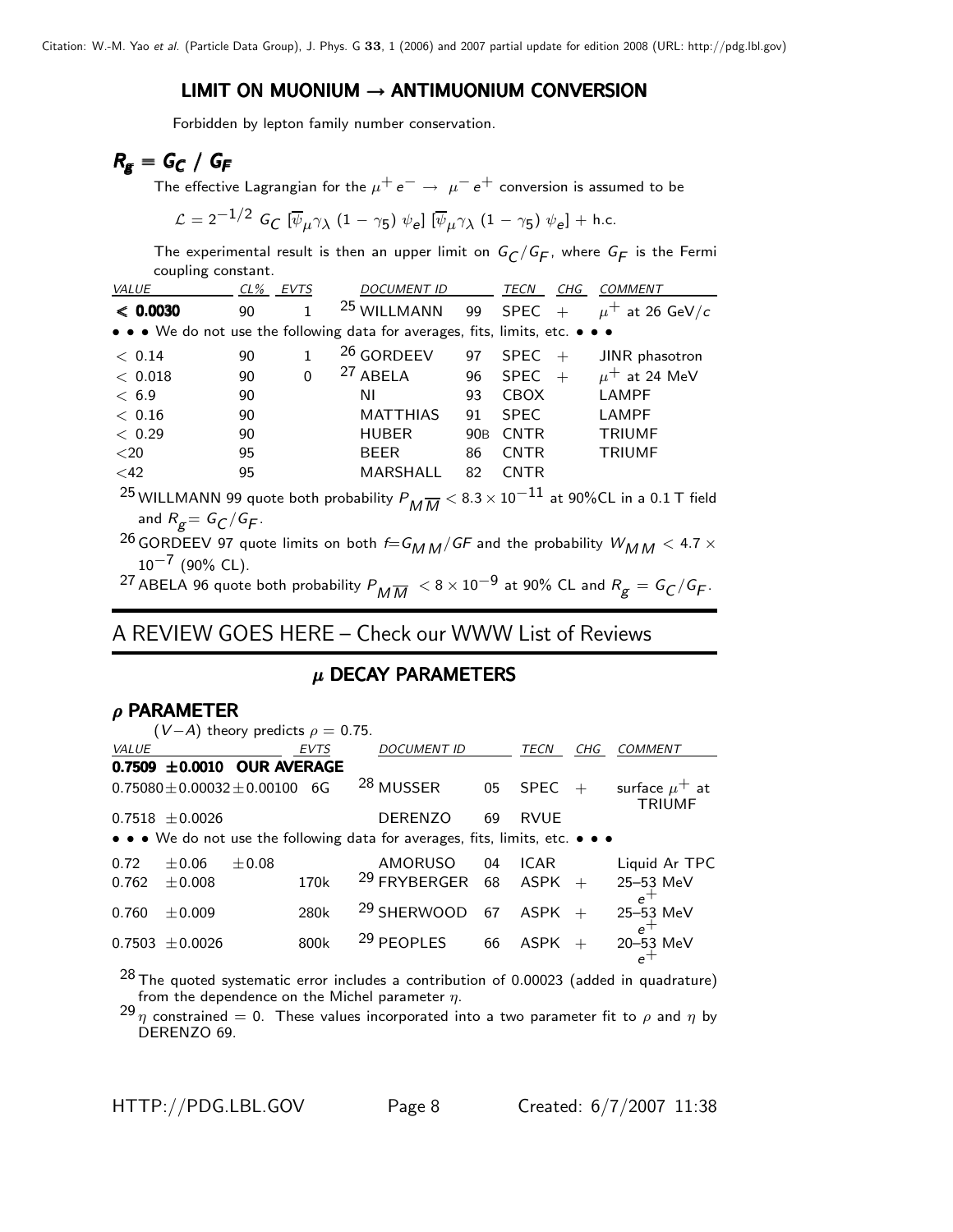$n$  PARAMETER  $(V−A)$  theory predicts  $η = 0$ .<br>*EVTS* VALUE **0.001 ±0.024 OUR AVERAGE** Error includes scale factor of 2.0. See the ideogram below.  $-0.071 \pm 0.037 \pm 0.005$  30M DANNEBERG 05 CNTR + 7-53 MeV  $e^+$ <br>-0.007  $\pm$ 0.013 5.3M <sup>30</sup> BURKARD 85B FIT + 9-53 MeV  $e^+$ <sup>−</sup>0.<sup>007</sup> <sup>±</sup>0.013 5.3M <sup>30</sup> BURKARD 85<sup>B</sup> FIT + 9–53 MeV *e*<sup>+</sup>  $-0.12 \pm 0.21$  6346 DERENZO 69 HBC + 1.6–6.8 MeV  $e^+$ • • • We do not use the following data for averages, fits, limits, etc. • −0.0021±0.0070±0.0010 30M <sup>31</sup> DANNEBERG 05 CNTR + 7-53 MeV *e*<sup>+</sup><br>−0.012 ±0.015 ±0.003 5.3M <sup>31</sup> BURKARD 85B CNTR + 9-53 MeV *e*<sup>+</sup> <sup>−</sup>0.<sup>012</sup> <sup>±</sup>0.<sup>015</sup> <sup>±</sup>0.003 5.3M <sup>31</sup> BURKARD 85<sup>B</sup> CNTR + 9–53 MeV *e*<sup>+</sup>  $0.011 \pm 0.081 \pm 0.026$  5.3M BURKARD 85B CNTR + 9-53 MeV<br>-0.7  $\pm$ 0.5 170k <sup>32</sup> FRYBERGER 68 ASPK + 25-53 MeV  $\frac{32 \text{ FRYBERGER}}{25-53}$  68 ASPK + 25–53  $-0.7$   $\pm 0.6$  280k  $32$  SHERWOOD 67 ASPK + 25-53 MeV e<sup>+</sup><br>20–53 MeV 0.05  $\pm$  0.5 800k <sup>32</sup> PEOPLES 66 ASPK + 20-53  $-2.0$   $\pm 0.9$  9213  $33$  PLANO 60 HBC + Whole spec-Whole spectrum

 $30$  Global fit to all measured parameters. Correlation coefficients are given in BURKARD 85B.

 $31 \alpha = \alpha' = 0$  assumed.

 $32 \frac{\mu}{\rho}$  constrained = 0.75.

33 Two parameter fit to  $\rho$  and  $\eta$ ; PLANO 60 discounts value for  $\eta$ .

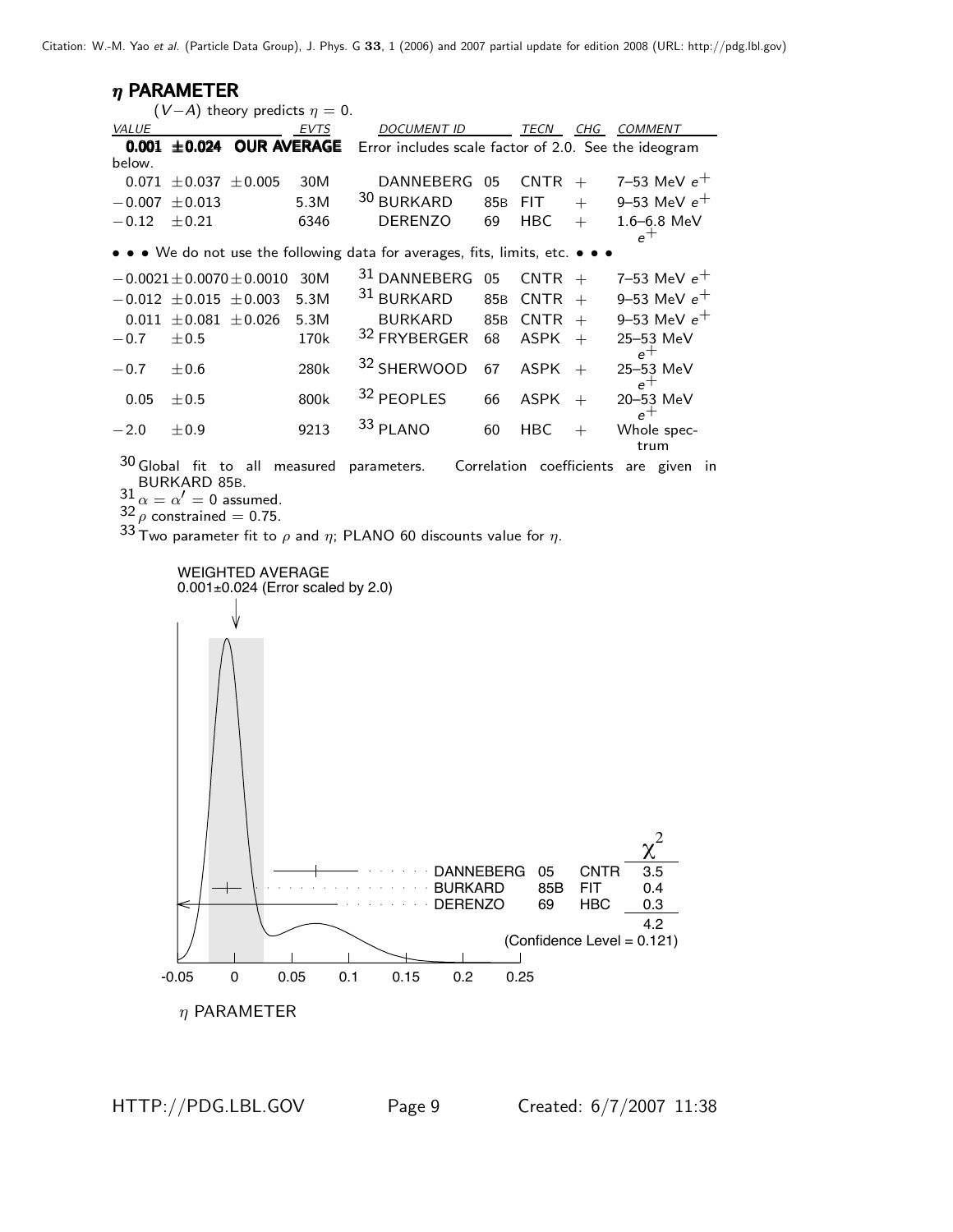#### $\delta$  PARAMETER

|       |                                | $(V-A)$ theory predicts $\delta = 0.75$ .                                     |                       |    |             |     |                                     |
|-------|--------------------------------|-------------------------------------------------------------------------------|-----------------------|----|-------------|-----|-------------------------------------|
| VALUE |                                | <b>EVTS</b>                                                                   | <b>DOCUMENT ID</b>    |    | TECN        | CHG | <b>COMMENT</b>                      |
|       |                                | 0.7495 $\pm$ 0.0012 OUR AVERAGE                                               |                       |    |             |     |                                     |
|       |                                | $0.74964 + 0.00066 + 0.00112$<br>6G                                           | GAPONENKO 05          |    | SPEC        | $+$ | surface $\mu^+$ at<br><b>TRIUMF</b> |
|       | $0.7486 \pm 0.0026 \pm 0.0028$ |                                                                               | 34 BALKE              | 88 | <b>SPEC</b> | $+$ | Surface $\mu^+$ 's                  |
|       |                                | • • • We do not use the following data for averages, fits, limits, etc. • • • |                       |    |             |     |                                     |
|       |                                |                                                                               | <sup>35</sup> VOSSLER | 69 |             |     |                                     |
| 0.752 | $+0.009$                       | 490k                                                                          | <b>FRYBERGER</b>      | 68 | <b>ASPK</b> | $+$ | $25-53$ MeV                         |
|       |                                |                                                                               |                       |    |             |     | $e^+$                               |
| 0.782 | $+0.031$                       |                                                                               | KRUGER                | 61 |             |     |                                     |
| 0.78  | $+0.05$                        | 8354                                                                          | <b>PLANO</b>          | 60 | HBC         |     | Whole spec-<br>trum                 |

34 BALKE 88 uses  $\rho = 0.752 \pm 0.003$ .

 $35$  VOSSLER 69 has measured the asymmetry below 10 MeV. See comments about radiative corrections in VOSSLER 69.

# $|(\xi \text{ PARAMETER}) \times (\mu \text{ LONGITUDINAL POLARIZATION})|$

 $(V-A)$  theory predicts  $\xi = 1$ , longitudinal polarization = 1.

| <i>VALUE</i> |                                                                               | EVTS | DOCUMENT ID     |    | TECN        |     | CHG COMMENT                       |
|--------------|-------------------------------------------------------------------------------|------|-----------------|----|-------------|-----|-----------------------------------|
|              | $1.0007 \pm 0.0035$ OUR AVERAGE                                               |      |                 |    |             |     |                                   |
|              | $1.0003 \pm 0.0006 \pm 0.0038$                                                |      | <b>JAMIESON</b> | 06 | <b>TWST</b> | $+$ | surface $\mu^+$ beam              |
|              | $1.0027 \pm 0.0079 \pm 0.0030$                                                |      | <b>BELTRAMI</b> | 87 | <b>CNTR</b> |     | SIN, $\pi$ decay in<br>flight     |
|              | • • • We do not use the following data for averages, fits, limits, etc. • • • |      |                 |    |             |     |                                   |
|              | $1.0013 \pm 0.0030 \pm 0.0053$                                                |      | 36 IMAZATO      |    | 92 SPEC     |     | $+ K^+ \rightarrow \mu^+ \nu_\mu$ |
|              | $0.975 \pm 0.015$                                                             |      | <b>AKHMANOV</b> | 68 | EMUL        |     | 140 kG                            |
|              | $0.975 \pm 0.030$                                                             | 66k  | <b>GUREVICH</b> | 64 | <b>EMUL</b> |     | See AKHMA-<br><b>NOV 68</b>       |
| 0.903        | $\pm 0.027$                                                                   |      | 37 ALI-ZADE     | 61 | EMUL        | $+$ | 27 kG                             |
| 0.93         | $\pm 0.06$                                                                    | 8354 | <b>PLANO</b>    | 60 | HBC         | $+$ | 8.8 kG                            |
| 0.97         | $\pm 0.05$                                                                    | 9k   | <b>BARDON</b>   | 59 | <b>CNTR</b> |     | Bromoform tar-<br>get             |

 $^{36}$  The corresponding 90% confidence limit from IMAZATO 92 is  $|\xi P_\mu| >$  0.990. This

measurement is of  $K^+$  decay, not  $\pi^+$  decay, so we do not include it in an average, nor do we yet set up a separate data block for K results. do we yet set up a separate data block for *K* results. 37 Depolarization by medium not known sufficiently well.

### $\xi \times (\mu$  LONGITUDINAL POLARIZATION)  $\times \delta / \rho$

| <b>VALUE</b>                                                                  | $CL\%$   | DOCUMENT ID                  | TECN               | CHG COMMENT                                         |
|-------------------------------------------------------------------------------|----------|------------------------------|--------------------|-----------------------------------------------------|
| >0.99682                                                                      | ۹O       | $38$ JODIDIO                 | 86 SPEC $+$ TRIUMF |                                                     |
| • • • We do not use the following data for averages, fits, limits, etc. • • • |          |                              |                    |                                                     |
| >0.9966<br>>0.9959                                                            | 90<br>90 | <sup>39</sup> STOKER<br>CARR | 83 SPEC $+$        | 85 SPEC + $\mu$ -spin rotation<br>$11 \; \text{kG}$ |
|                                                                               |          |                              |                    |                                                     |

38 JODIDIO 86 includes data from CARR 83 and STOKER 85. The value here is from the erratum.

39 STOKER 85 find  $(\xi P_\mu \delta/\rho) > 0.9955$  and  $> 0.9966$ , where the first limit is from new  $\mu$ spin-rotation data and the second is from combination with CARR 83 data. In *V* <sup>−</sup>*A* theory,  $(\delta/\rho) = 1.0$ .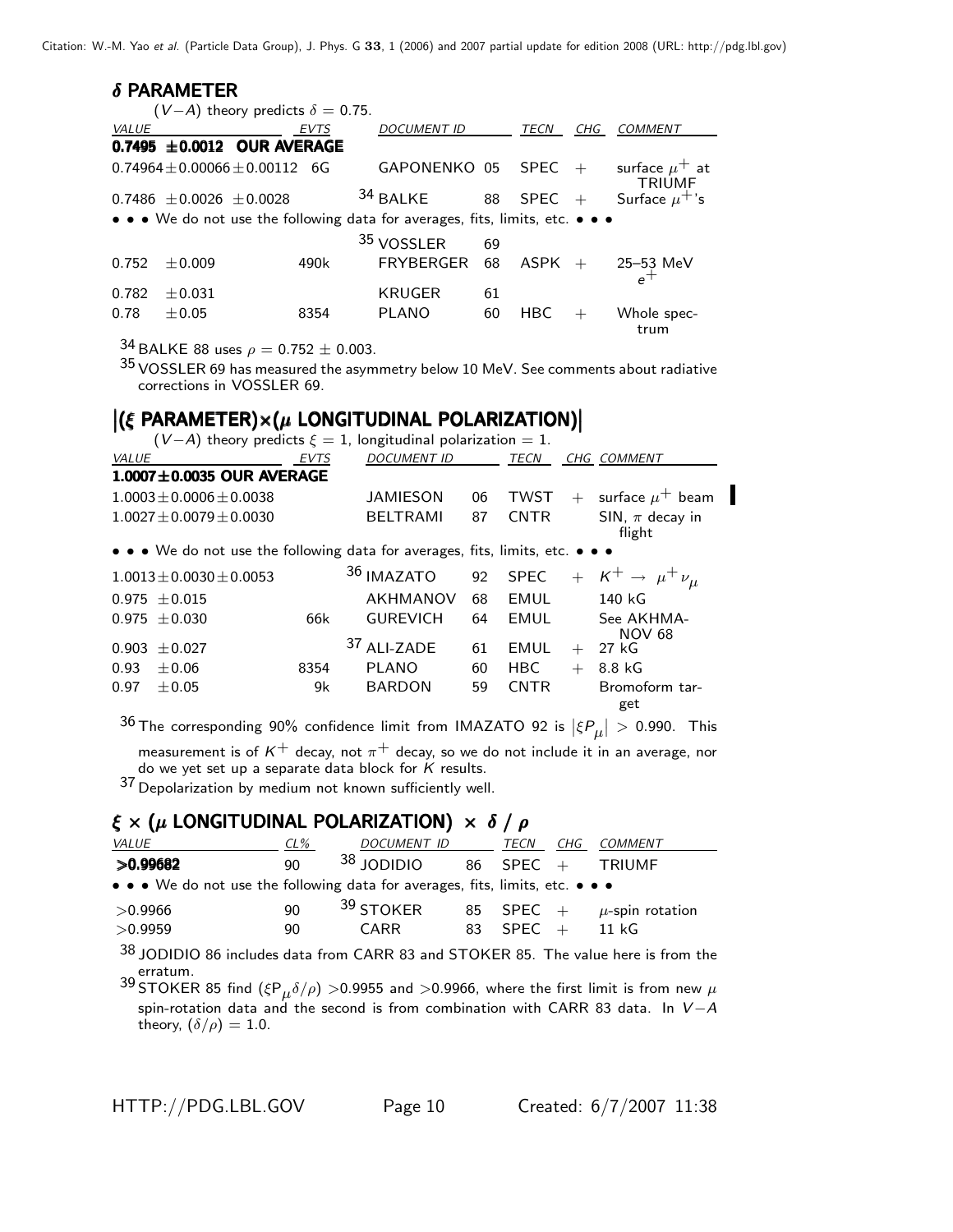### $\xi'$  = LONGITUDINAL POLARIZATION OF  $e^+$

 $(V-A)$  theory predicts the longitudinal polarization =  $\pm 1$  for  $e^{\pm}$ , respectively. We have flipped the sign for *e*<sup>−</sup> so our programs can average.

|                                                                                       | $\frac{1}{2}$ is a set of $\frac{1}{2}$ in $\frac{1}{2}$ in $\frac{1}{2}$ in $\frac{1}{2}$ in $\frac{1}{2}$ | 30 Our programs can average. |    |             |     |                        |
|---------------------------------------------------------------------------------------|-------------------------------------------------------------------------------------------------------------|------------------------------|----|-------------|-----|------------------------|
| <i>VALUE</i>                                                                          | EVTS                                                                                                        | <b>DOCUMENT ID</b>           |    | TECN        | CHG | <b>COMMENT</b>         |
| $1.00 \pm 0.04$ OUR AVERAGE                                                           |                                                                                                             |                              |    |             |     |                        |
| $0.998 \pm 0.045$                                                                     | 1M                                                                                                          | <b>BURKARD</b>               | 85 | $CNTR +$    |     | $B$ habha $+$ annihil  |
| $0.89 \pm 0.28$                                                                       | 29k                                                                                                         | <b>SCHWARTZ</b>              | 67 | $OSPK -$    |     | Moller scattering      |
| $0.94 \pm 0.38$                                                                       |                                                                                                             | <b>BLOOM</b>                 | 64 | $CNTR +$    |     | Brems. trans-<br>miss. |
| $1.04 \pm 0.18$                                                                       |                                                                                                             | <b>DUCLOS</b>                | 64 | $CNTR +$    |     | Bhabha scatter-<br>ing |
| $1.05 \pm 0.30$                                                                       |                                                                                                             | <b>BUHLER</b>                | 63 | <b>CNTR</b> | $+$ | Annihilation           |
| $\xi''$ PARAMETER                                                                     |                                                                                                             |                              |    |             |     |                        |
| VALUE                                                                                 | EVTS                                                                                                        | <b>DOCUMENT ID</b>           |    | TECN        | CHG | COMMENT                |
| $0.65 \pm 0.36$                                                                       | 326k                                                                                                        | 40 BURKARD                   | 85 | <b>CNTR</b> | $+$ | $Bhabha + annihil$     |
| <sup>40</sup> BURKARD 85 measure $(\xi''-\xi\xi')/\xi$ and $\xi'$ and set $\xi = 1$ . |                                                                                                             |                              |    |             |     |                        |

TRANSVERSE  $e^+$  POLARIZATION IN PLANE OF  $\mu$  SPIN,  $e^+$  MOMEN-<br>TUM TUM TUM

| VALUE (units $10^{-3}$ ) | EVTS | <b>DOCUMENT ID</b>                   | TECN | CHG COMMENT         |
|--------------------------|------|--------------------------------------|------|---------------------|
| $7 \pm 8$ OUR AVERAGE    |      |                                      |      |                     |
| $6.3 + 7.7 + 3.4$        | 30M  | DANNEBERG 05 CNTR $+$ 7-53 MeV $e^+$ |      |                     |
| $16 + 21 + 10$           | 5.3M | $BURKARD$ 85B CNTR $+$               |      | Annihil 9–53<br>MeV |

## TRANSVERSE e<sup>+</sup> POLARIZATION NORMAL TO PLANE OF  $\mu$  SPIN, e<sup>+</sup><br>MOMENTUM MOMENTUM

| Zero if $T$ invariance holds.   |             |                    |            |     |                                      |
|---------------------------------|-------------|--------------------|------------|-----|--------------------------------------|
| <i>VALUE</i> (units $10^{-3}$ ) | <b>EVTS</b> | <b>DOCUMENT ID</b> | TECN       | CHG | COMMENT                              |
| $-2 \pm 8$ OUR AVERAGE          |             |                    |            |     |                                      |
| $-3.7 + 7.7 + 3.4$              | 30M         |                    |            |     | DANNEBERG 05 CNTR $+$ 7-53 MeV $e^+$ |
| $7 + 22 + 7$                    | 5.3M        | BURKARD            | 85B CNTR + |     | Annihil 9–53<br>MeV                  |
|                                 |             |                    |            |     |                                      |

### <sup>α</sup>/*A*

| VALUE (units $10^{-3}$ )                                                      | EVTS | <i>DOCUMENT ID</i> |         | TECN | CHG COMMENT |
|-------------------------------------------------------------------------------|------|--------------------|---------|------|-------------|
| $0.4 \pm 4.3$                                                                 |      | $^{41}$ BURKARD    | 85B FIT |      |             |
| • • • We do not use the following data for averages, fits, limits, etc. • • • |      |                    |         |      |             |

<sup>15</sup> <sup>±</sup><sup>50</sup> <sup>±</sup>14 5.3M BURKARD 85<sup>B</sup> CNTR + 9–53 MeV *e*<sup>+</sup> 41 Global fit to all measured parameters. Correlation coefficients are given in

BURKARD 85B.

# α /*A*α /

| Zero if $T$ invariance holds.                                                                                       |                               |  |                         |
|---------------------------------------------------------------------------------------------------------------------|-------------------------------|--|-------------------------|
|                                                                                                                     | DOCUMENT ID TECN CHG COMMENT  |  |                         |
| $0 \pm 4$ OUR AVERAGE                                                                                               |                               |  |                         |
| $-3.4 \pm 21.3 \pm 4.9$ 30M DANNEBERG 05 CNTR + 7-53 MeV e <sup>+</sup>                                             |                               |  |                         |
| $-0.2 \pm 4.3$                                                                                                      | <sup>42</sup> BURKARD 85B FIT |  |                         |
| • • • We do not use the following data for averages, fits, limits, etc. • • •                                       |                               |  |                         |
| $-47$ $\pm 50$ $\pm 14$ 5.3M $^{43}$ BURKARD 85B CNTR + 9-53 MeV $e^+$                                              |                               |  |                         |
| 42 Global fit to all measured parameters. Correlation coefficients are given in                                     |                               |  |                         |
| BURKARD 85B.<br>43 BURKARD 85B measure $e^+$ polarizations ${\sf P}_{T_1}$ and ${\sf P}_{T_2}$ versus $e^+$ energy. |                               |  |                         |
| HTTP://PDG.LBL.GOV                                                                                                  | Page 11                       |  | Created: 6/7/2007 11:38 |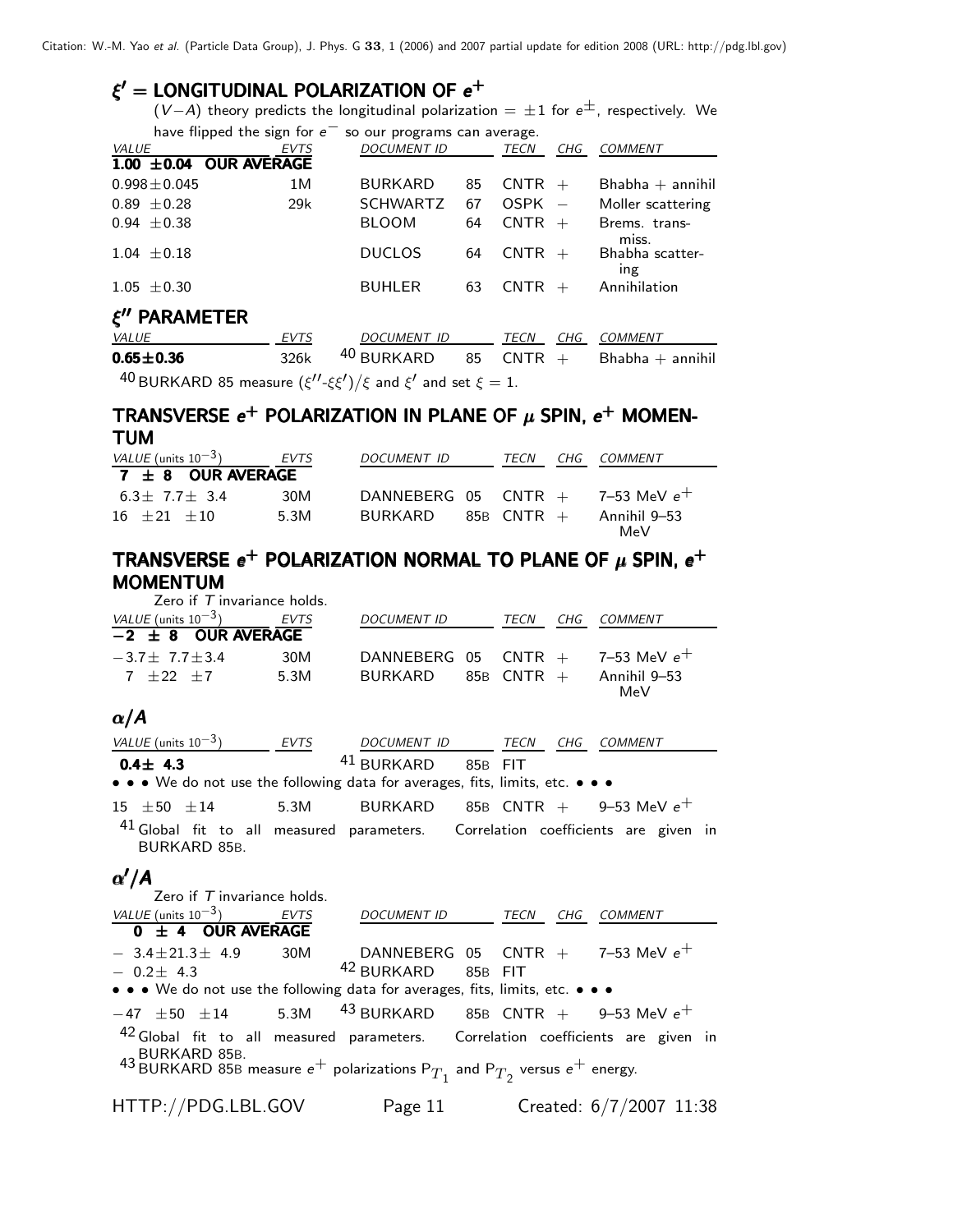#### <sup>β</sup>/*A*

| VALUE (units $10^{-3}$ )                                                                                                                                                                                                                               | EVTS | DOCUMENT ID TECN CHG                    |         |     | COMMENT                                                |  |
|--------------------------------------------------------------------------------------------------------------------------------------------------------------------------------------------------------------------------------------------------------|------|-----------------------------------------|---------|-----|--------------------------------------------------------|--|
| $3.9 \pm 6.2$                                                                                                                                                                                                                                          |      | 44 BURKARD                              | 85B FIT |     |                                                        |  |
| • • • We do not use the following data for averages, fits, limits, etc. • • •                                                                                                                                                                          |      |                                         |         |     |                                                        |  |
| 2 $\pm 17$ $\pm 6$                                                                                                                                                                                                                                     |      | 5.3M BURKARD                            |         |     | $85\mathrm{B}$ $\,$ CNTR $\,+\,$ $\,$ 9–53 MeV $e^{+}$ |  |
| 44 Global fit to all measured parameters. Correlation coefficients are given in<br>BURKARD 85B.                                                                                                                                                        |      |                                         |         |     |                                                        |  |
| $\beta^{\prime}/A$                                                                                                                                                                                                                                     |      |                                         |         |     |                                                        |  |
| Zero if $T$ invariance holds.                                                                                                                                                                                                                          |      |                                         |         |     |                                                        |  |
| VALUE (units $10^{-3}$ ) EVTS                                                                                                                                                                                                                          |      | DOCUMENT ID                             | TECN    | CHG | COMMENT                                                |  |
| $1 \pm 5$ OUR AVERAGE                                                                                                                                                                                                                                  |      |                                         |         |     |                                                        |  |
| $-$ 0.5 $\pm$ 7.8 $\pm$ 1.8                                                                                                                                                                                                                            | 30M  |                                         |         |     | DANNEBERG 05 CNTR $+$ 7-53 MeV $e^+$                   |  |
| $1.5 \pm 6.3$                                                                                                                                                                                                                                          |      | <sup>45</sup> BURKARD 85B FIT           |         |     |                                                        |  |
| • • • We do not use the following data for averages, fits, limits, etc. • • •                                                                                                                                                                          |      |                                         |         |     |                                                        |  |
| $-1.3\pm 3.5\pm 0.6$ 30M                                                                                                                                                                                                                               |      | $46$ DANNEBERG 05 CNTR + 7-53 MeV $e^+$ |         |     |                                                        |  |
| $17 \pm 17 \pm 6$ 5.3M                                                                                                                                                                                                                                 |      | $47$ BURKARD 85B CNTR + 9-53 MeV $e^+$  |         |     |                                                        |  |
| 45 Global fit to all measured parameters. Correlation coefficients are given in<br>BURKARD 85B.<br>$^{46} \alpha = \alpha' = 0$ assumed.<br>$^{47}$ BURKARD 85B measure $e^+$ polarizations $\text{P}_{T_1}$ and $\text{P}_{T_2}$ versus $e^+$ energy. |      |                                         |         |     |                                                        |  |

## *a*/*A*

This comes from an alternative parameterization to that used in the Summary Table (see the "Note on Muon Decay Parameters" above).

| VALUE (units $10^{-3}$ )                                                                                                      | CL% | DOCUMENT ID                   | <i>TECN</i> |  |  |
|-------------------------------------------------------------------------------------------------------------------------------|-----|-------------------------------|-------------|--|--|
| $\bullet$ $\bullet$ $\bullet$ We do not use the following data for averages, fits, limits, etc. $\bullet$ $\bullet$ $\bullet$ |     |                               |             |  |  |
| ${<}15.9$                                                                                                                     | 90  | <sup>48</sup> BURKARD 85B FIT |             |  |  |
| 48 Global fit to all measured parameters. Correlation coefficients are given in                                               |     |                               |             |  |  |

BURKARD 85B.

# *a* /*A a*

This comes from an alternative parameterization to that used in the Summary Table (see the "Note on Muon Decay Parameters" above).

*VALUE* (units 10−3) *DOCUMENT ID TECN*

• • • We do not use the following data for averages, fits, limits, etc. • • •

 $5.3 \pm 4.1$   $49$  BURKARD  $85B$  FIT

 $49$  Global fit to all measured parameters. Correlation coefficients are given in BURKARD 85B.

# (*b* <sup>+</sup>*b*)/*A* ( +)/ <sup>+</sup>*b*)/*A*

This comes from an alternative parameterization to that used in the Summary Table (see the "Note on Muon Decay Parameters" above).

| VALUE (units $10^{-3}$ ) | CL% | <b>DOCUMENT ID</b> |  |
|--------------------------|-----|--------------------|--|
|                          |     |                    |  |

• • • We do not use the following data for averages, fits, limits, etc. • • •

 $<$ 1.04  $<$ 90  $^{50}$  BURKARD 85B FIT

50 Global fit to all measured parameters. Correlation coefficients are given in BURKARD 85B.

HTTP://PDG.LBL.GOV Page 12 Created: 6/7/2007 11:38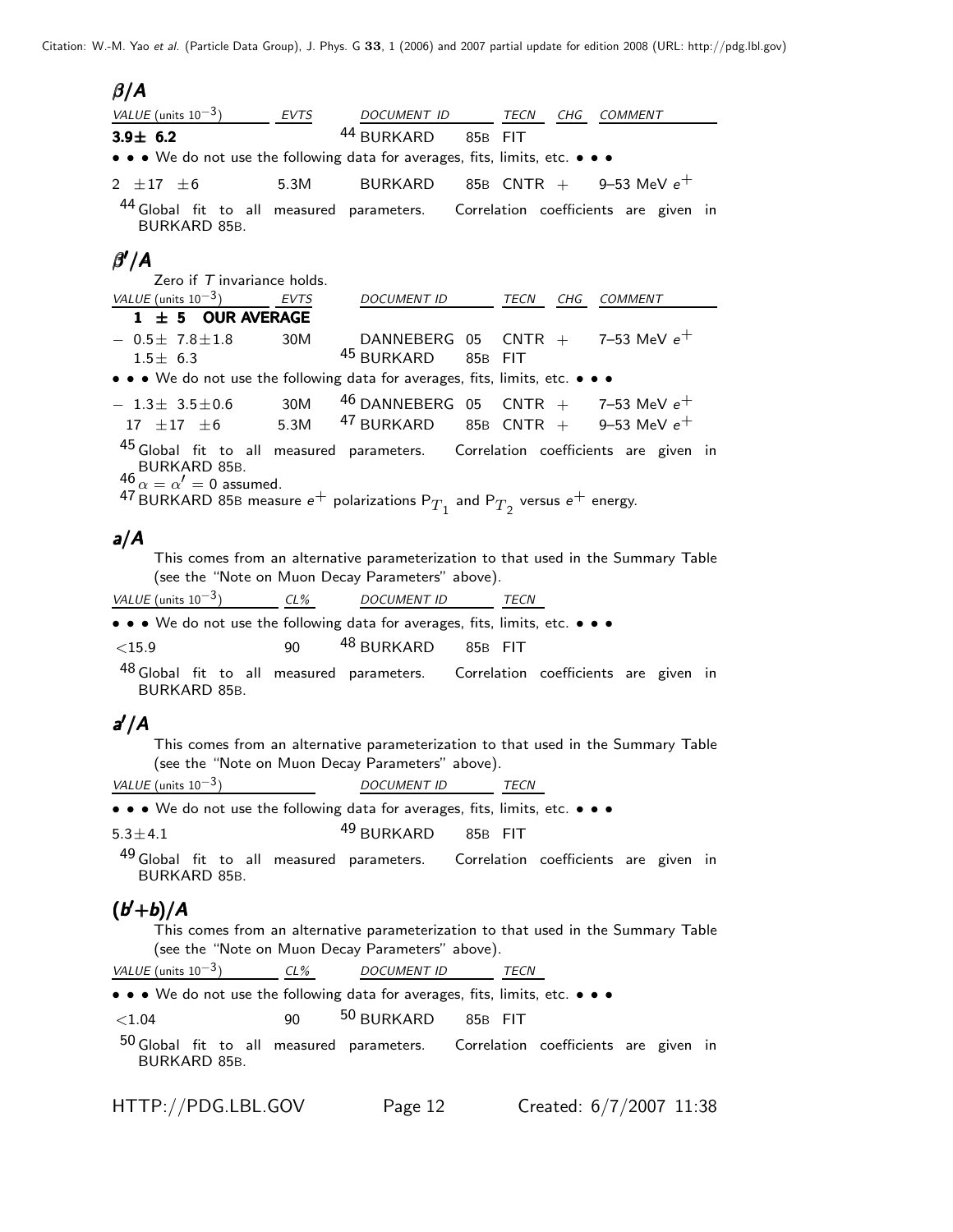*c*/*A*

This comes from an alternative parameterization to that used in the Summary Table (see the "Note on Muon Decay Parameters" above).

*VALUE* (units 10−3) *CL% DOCUMENT ID TECN* • • We do not use the following data for averages, fits, limits, etc. • • •  $<$ 6.4 90  $^{51}$  BURKARD 85B FIT

51 Global fit to all measured parameters. Correlation coefficients are given in BURKARD 85B.

# *c* /*A c*

This comes from an alternative parameterization to that used in the Summary Table (see the "Note on Muon Decay Parameters" above).

| VALUE (units $10^{-3}$ ) |  |  | <i>DOCUMENT ID</i>                                                            | <b>TFCN</b> |  |  |
|--------------------------|--|--|-------------------------------------------------------------------------------|-------------|--|--|
|                          |  |  | • • • We do not use the following data for averages, fits, limits, etc. • • • |             |  |  |

 $3.5 \pm 2.0$   $52$  BURKARD  $85B$  FIT

52 Global fit to all measured parameters. Correlation coefficients are given in BURKARD 85B.

#### $\overline{\eta}$  PARAMETER

| $(V-A)$ theory predicts $\overline{\eta} = 0$ . $\overline{\eta}$ affects spectrum of radiative muon decay. |                                            |  |  |  |  |  |  |  |  |  |
|-------------------------------------------------------------------------------------------------------------|--------------------------------------------|--|--|--|--|--|--|--|--|--|
| <i>VALUE</i>                                                                                                | DOCUMENT ID TECN CHG COMMENT               |  |  |  |  |  |  |  |  |  |
| $0.02 \pm 0.08$ OUR AVERAGE                                                                                 |                                            |  |  |  |  |  |  |  |  |  |
| $-0.014 \pm 0.090$                                                                                          | EICHENBER 84 ELEC $+$ $\rho$ free          |  |  |  |  |  |  |  |  |  |
| $+0.09 \pm 0.14$                                                                                            | $BOGART$ 67 CNTR $+$                       |  |  |  |  |  |  |  |  |  |
| • • • We do not use the following data for averages, fits, limits, etc. • • •                               |                                            |  |  |  |  |  |  |  |  |  |
| $-0.035 \!\pm\! 0.098$                                                                                      | EICHENBER 84 ELEC $+$ $\rho$ =0.75 assumed |  |  |  |  |  |  |  |  |  |

#### $\mu$  REFERENCES

| <b>BENNETT</b>   | 06     | PR D73 072003                | G.W. Bennett et al.        | (MUG-2 Collab.)       |                |
|------------------|--------|------------------------------|----------------------------|-----------------------|----------------|
| <b>BERTL</b>     | 06     | EPJ C47 337                  | W. Bertl et al.            | (SINDRUM II Collab.)  |                |
| JAMIESON         | 06     | PR D74 072007                | B. Jamieson et al.         | (TWIST Collab.)       |                |
| <b>DANNEBERG</b> | 05     | PRL 94 021802                | N. Danneberg et al.        | $(ETH, JAGL, PSI+)$   |                |
| <b>GAPONENKO</b> | 05     | PR D71 071101R               | A. Gaponenko et al.        | (TWIST Collab.)       |                |
| <b>MOHR</b>      | 05     | RMP 77 1                     | P.J. Mohr, B.N. Taylor     |                       | (NIST)         |
| <b>MUSSER</b>    | 05     | PRL 94 101805                | J.R. Musser et al.         | (TWIST Collab.)       |                |
| <b>AMORUSO</b>   | 04     | EPJ C33 233                  | S. Amoruso et al.          | (ICARUS Collab.)      |                |
| <b>BENNETT</b>   | 04     | PRL 92 161802                | G.W. Bennett et al.        | $(Muon(g-2)$ Collab.) |                |
| AHMED            | 02     | PR D65 112002                | M. Ahmed <i>et al.</i>     |                       | (MEGA Collab.) |
| <b>BENNETT</b>   | 02     | PRL 89 101804                | G.W. Bennett et al.        | (Muon(g-2) Collab.)   |                |
| <b>BROWN</b>     | 01     | PRL 86 2227                  | H.N. Brown et al.          | (Muon(g-2) Collab.)   |                |
| <b>BROWN</b>     | $00\,$ | PR D62 091101R               | H.N. Brown et al.          | (BNL/G-2 Collab.)     |                |
| <b>MEYER</b>     | 00     | PRL 84 1136                  | V. Meyer <i>et al.</i>     |                       |                |
| <b>BROOKS</b>    | 99     | PRL 83 1521                  | M.L. Brooks et al.         | (MEGA/LAMPF Collab.)  |                |
| <b>HUGHES</b>    | 99     | RMP 71 S133                  | V.W. Hughes, T. Kinoshita  |                       |                |
| LIU              | 99     | PRL 82 711                   | W. Liu et al.              | (LAMPF Collab.)       |                |
| <b>MOHR</b>      | 99     | JPCRD 28 1713                | P.J. Mohr, B.N. Taylor     |                       | (NIST)         |
| Also             |        | RMP 72 351                   | P.J. Mohr, B.N. Taylor     |                       | (NIST)         |
| WILLMANN         | 99     | PRL 82 49                    | L. Willmann et al.         |                       |                |
| <b>FELDMAN</b>   | 98     | PR D57 3873                  | G.J. Feldman, R.D. Cousins |                       |                |
| KAULARD          | 98     | PL B422 334                  | J. Kaulard et al.          | (SINDRUM-II Collab.)  |                |
| <b>GORDEEV</b>   | 97     | PAN 60 1164                  | V.A. Gordeev et al.        |                       | (PNPI)         |
|                  |        | Translated from YAF 60 1291. |                            |                       |                |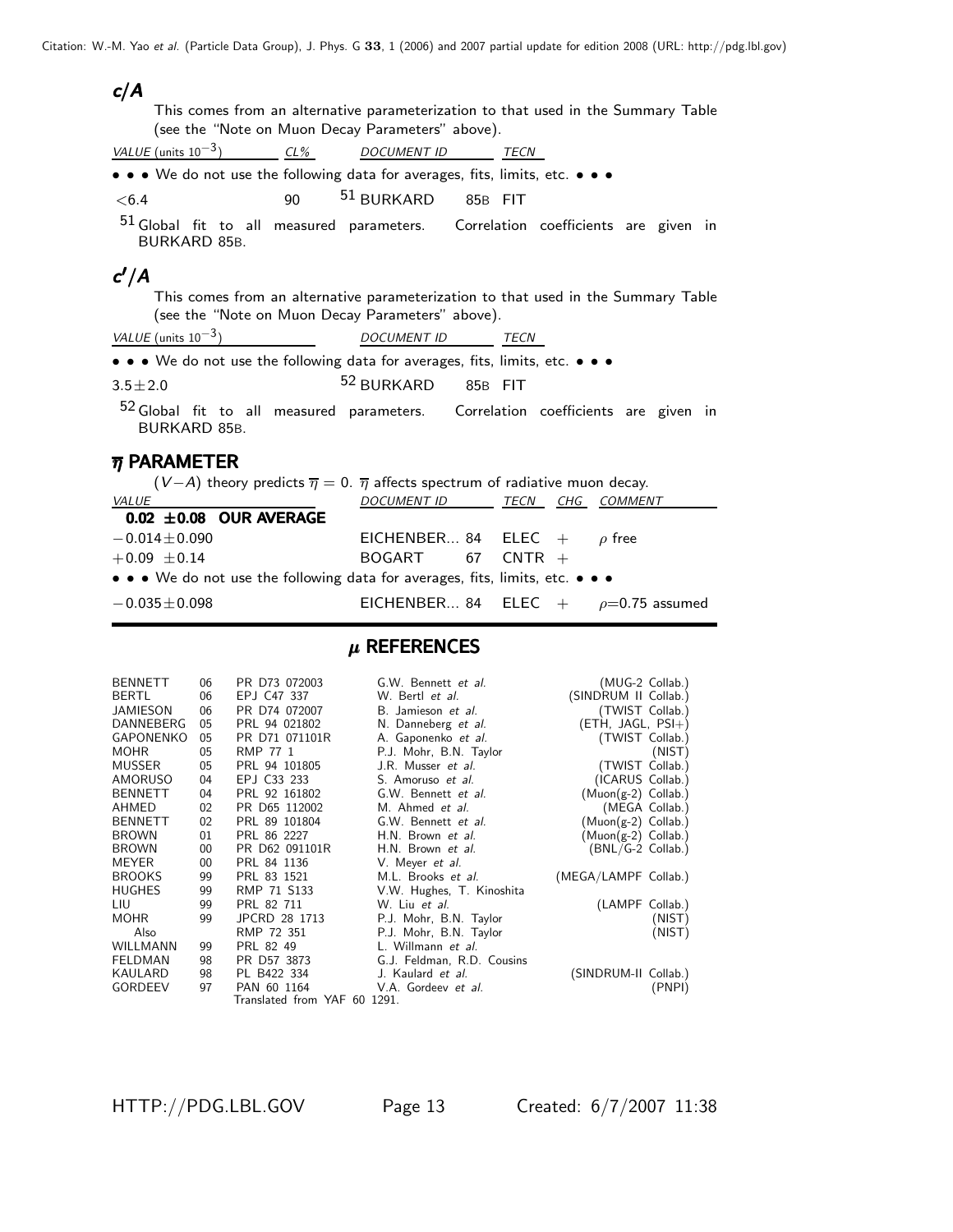| ABELA          | 96              | PRL 77 1950                   | R. Abela <i>et al.</i>                        | (PSI, ZURI, HEIDH, TBIL+)          |
|----------------|-----------------|-------------------------------|-----------------------------------------------|------------------------------------|
| HONECKER       | 96              | PRL 76 200                    | W. Honecker <i>et al.</i>                     | (SINDRUM II Collab.)               |
| DOHMEN         | 93              | PL B317 631                   | C. Dohmen et al.                              | (PSI SINDRUM-II Collab.)           |
|                | 93              | PR D47 811                    | S.J. Freedman et al.                          | (LAMPF E645 Collab.)               |
| FREEDMAN       |                 |                               |                                               |                                    |
| NL             | 93              | PR D48 1976                   | B. Ni et al.                                  | (LAMPF Crystal-Box Collab.)        |
| IMAZATO        | 92              | PRL 69 877                    | J. Imazato et al.                             | (KEK, INUS, $TOKY+)$               |
| <b>BARANOV</b> | 91              | SJNP 53 802                   | V.A. Baranov <i>et al.</i>                    | (JINR)                             |
|                |                 | Translated from YAF 53 1302.  |                                               |                                    |
| KRAKAUER       | 91B             | PL B263 534                   | D.A. Krakauer et al.                          | (UMD, UCI, LANL)                   |
|                |                 |                               |                                               |                                    |
| MATTHIAS       | 91              | PRL 66 2716                   | B.E. Matthias et al.                          | $(YALE, HEIDP, WILL+)$             |
| Also           |                 | PRL 67 932 (erratum)          | B.E. Matthias et al.                          | (YALE, HEIDP, WILL+)               |
| <b>HUBER</b>   | 90 <sub>B</sub> | PR D41 2709                   | T.M. Huber et al.                             | (WYOM, VICT, ARIZ+)                |
| AHMAD          | 88              | PR D38 2102                   | S. Ahmad et al.                               | (TRIU, VICT, VPI, BRCO+)           |
| Also           |                 | PRL 59 970                    | S. Ahmad et al.                               | (TRIU, VPI, VICT, BRCO+)           |
| <b>BALKE</b>   |                 |                               | B. Balke et al.                               |                                    |
|                | 88              | PR D37 587                    |                                               | $(EBL, UCB, COLO, NWES+)$          |
| BELLGARDT      | 88              | NP B299 1                     | U. Bellgardt et al.                           | (SINDRUM Collab.)                  |
| <b>BOLTON</b>  | 88              | PR D38 2077                   | R.D. Bolton et al.                            | $(LANL, STAN, CHIC+)$              |
| Also           |                 | PRL 56 2461                   | R.D. Bolton et al.                            | $(LANL, STAN, CHIC+)$              |
| Also           |                 | PRL 57 3241                   | D. Grosnick et al.                            | (CHIC, LANL, STAN+)                |
| BELTRAMI       | 87              | PL B194 326                   | I. Beltrami <i>et al.</i>                     | (ETH, SIN, MANZ)                   |
|                |                 |                               |                                               |                                    |
| <b>COHEN</b>   | 87              | RMP 59 1121                   | E.R. Cohen, B.N. Taylor                       | (RISC, NBS)                        |
| BEER           | 86              | PRL 57 671                    | G.A. Beer et al.                              | (VICT, TRIU, WYOM)                 |
| JODIDIO        | 86              | PR D34 1967                   | A. Jodidio et al.                             | (LBL, NWES, TRIU)                  |
| Also           |                 | PR D37 237 (erratum)          | A. Jodidio et al.                             | (LBL, NWES, TRIU)                  |
| BERTL          | 85              | NP B260 1                     | W. Bertl <i>et al.</i>                        | (SINDRUM Collab.)                  |
|                |                 |                               |                                               |                                    |
| BRYMAN         | 85              | PRL 55 465                    | D.A. Bryman et al.                            | $(TRIU, CNRC, BRCO+)$              |
| <b>BURKARD</b> | 85              | PL 150B 242                   | H. Burkhardt et al.                           | (ETH, SIN, MANZ)                   |
| BURKARD        | 85B             | PL 160B 343                   | H. Burkhardt et al.                           | (ETH, SIN, MANZ)                   |
| Also           |                 | PR D24 2004                   | F. Corriveau et al.                           | (ETH, SIN, MANZ)                   |
| Also           |                 | PL 129B 260                   | F. Corriveau et al.                           | (ETH, SIN, MANZ)                   |
|                |                 |                               | D.P. Stoker et al.                            | (LBL, NWES, TRIU)                  |
| STOKER         | 85              | PRL 54 1887                   |                                               |                                    |
| BARDIN         | 84              | PL 137B 135                   | G. Bardin et al.                              | (SACL, CERN, BGNA, FIRZ)           |
| BERTL          | 84              | PL 140B 299                   | W. Bertl <i>et al.</i>                        | (SINDRUM Collab.)                  |
| <b>BOLTON</b>  | 84              | PRL 53 1415                   | R.D. Bolton et al.                            | (LANL, CHIC, STAN+)                |
| EICHENBER      | 84              | NP A412 523                   | W. Eichenberger, R. Engfer, A. van der Schaff |                                    |
| GIOVANETTI     | 84              | PR D29 343                    | K.L. Giovanetti et al.                        | (WILL)                             |
| AZUELOS        | 83              | PRL 51 164                    | G. Azuelos et al.                             | (MONT, TRIU, BRCO)                 |
| Also           |                 | PRL 39 1113                   |                                               |                                    |
|                |                 |                               | P. Depommier et al.                           | (MONT, BRCO, $TRIU+$ )             |
| BERGSMA        | 83              | PL 122B 465                   | F. Bergsma et al.                             | (CHARM Collab.)                    |
| CARR           | 83              | PRL 51 627                    | J. Carr et <i>al</i> .                        | (LBL, NWES, TRIU)                  |
| KINNISON       | 82              | PR D25 2846                   | W.W. Kinnison et al.                          | (EFI, STAN, LANL)                  |
| Also           |                 | PRL 42 556                    | J.D. Bowman et al.                            | (LASL, EFI, STAN)                  |
| KLEMPT         | 82              | PR D25 652                    | E. Klempt <i>et al.</i>                       | (MANZ, ETH)                        |
| MARIAM         | 82              | PRL 49 993                    | F.G. Mariam et al.                            | (YALE, HEIDH, BERN)                |
|                |                 |                               |                                               |                                    |
| MARSHALL       | 82              | PR D25 1174                   | G.M. Marshall et al.                          | (BRCO)                             |
| NEMETHY        | 81              | CNPP 10 147                   | P. Nemethy, V.W. Hughes                       | (LBL, YALE)                        |
| ABELA          | 80              | PL 95B 318                    | R. Abela <i>et al.</i>                        | (BASL, KARLK, KARLE)               |
| BADERT         | 80              | LNC 28 401                    | A. Badertscher et al.                         | (BERN)                             |
| Also           |                 | NP A377 406                   | A. Badertscher <i>et al.</i>                  | (BERN)                             |
| JONKER         | 80              | PL 93B 203                    | M. Jonker et al.                              |                                    |
|                |                 |                               |                                               | (CHARM Collab.)                    |
| SCHAAF         | 80              | NP A340 249                   | A. van der Schaaf et al.                      | $(ZURI, ETH+)$                     |
| Also           |                 | PL 72B 183                    | H.P. Povel et al.                             | (ZURI, ETH, SIN)                   |
| WILLIS         | 80              | PRL 44 522                    | S.E. Willis et al.                            | $(YALE, LBL, LASL+)$               |
| Also           |                 | PRL 45 1370                   | S.E. Willis et al.                            | $(YALE, LBL, LASL+)$               |
| BAILEY         | 79              | NP B150 1                     | J.M. Bailey                                   | (CERN, DARE, MANZ)                 |
| BADERT         | 78              | PL 79B 371                    | A. Badertscher et al.                         | (BERN)                             |
|                |                 |                               |                                               |                                    |
| BAILEY         | 78              | JPG 4 345                     | J.M. Bailey                                   | (DARE, BERN, SHEF, MANZ, $RMCS+$ ) |
| Also           |                 | NP B150 1                     | J.M. Bailey                                   | (CERN, DARE, MANZ)                 |
| BLIETSCHAU     | 78              | NP B133 205                   | J. Blietschau et al.                          | (Gargamelle Collab.)               |
| <b>BOWMAN</b>  | 78              | PRL 41 442                    | J.D. Bowman et al.                            | (LASL, IAS, CMU+)                  |
| CAMANI         | 78              | PL 77B 326                    | M. Camani et al.                              | (ETH, MANZ)                        |
| BADERT         |                 |                               |                                               |                                    |
|                | 77              | PRL 39 1385                   | A. Badertscher et al.                         | (BERN)                             |
| CASPERSON      | 77              | PRL 38 956                    | D.E. Casperson et al.                         | $(BERN, HEIDH, LASL+)$             |
| DEPOMMIER      | 77              | PRL 39 1113                   | P. Depommier et al.                           | $(MONT, BRCO, TRIU+)$              |
| BALANDIN       | 74              | JETP 40 811                   | M.P. Balandin et al.                          | (JINR)                             |
|                |                 | Translated from ZETF 67 1631. |                                               |                                    |
| <b>COHEN</b>   | 73              | JPCRD 2 664                   | E.R. Cohen, B.N. Taylor                       | (RISC, NBS)                        |
| DUCLOS         | 73              | PL 47B 491                    | J. Duclos, A. Magnon, J. Picard               | (SACL)                             |
| EICHTEN        | 73              | PL 46B 281                    | T. Eichten et al.                             | (Gargamelle Collab.)               |
| BRYMAN         | 72              | PRL 28 1469                   |                                               |                                    |
|                |                 |                               | D.A. Bryman et al.                            | (VPI)                              |
| CROWE          | 72              | PR D5 2145                    | K.M. Crowe et al.                             | (LBL, WASH)                        |

HTTP://PDG.LBL.GOV Page 14 Created: 6/7/2007 11:38